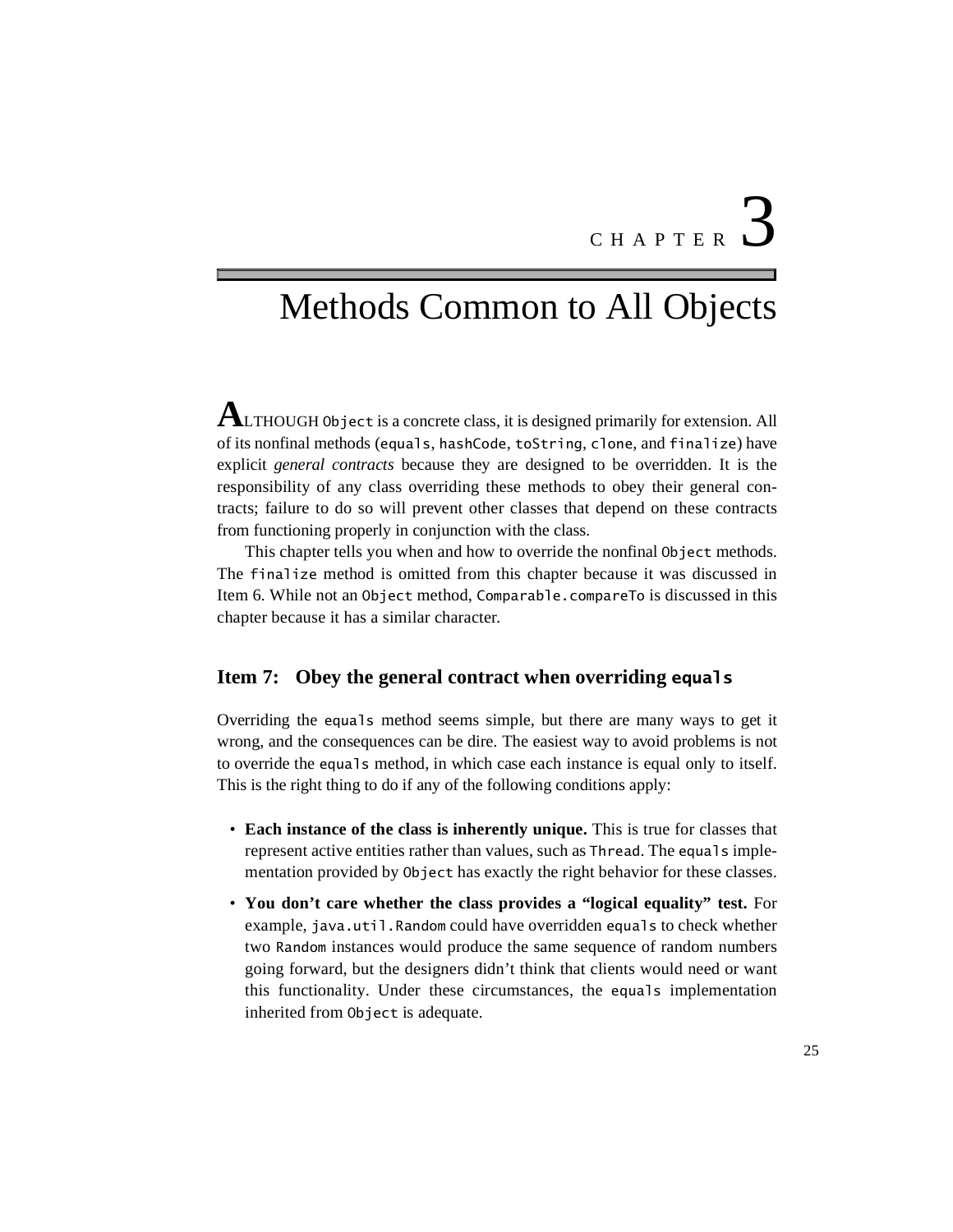- **A superclass has already overridden equals, and the behavior inherited from the superclass is appropriate for this class.** For example, most Set implementations inherit their equals implementation from AbstractSet, List implementations from AbstractList, and Map implementations from AbstractMap.
- **The class is private or package-private, and you are certain that its equals method will never be invoked.** Arguably, the equals method *should* be overridden under these circumstances, in case it is accidentally invoked someday:

```
public boolean equals(Object o) {
    throw new UnsupportedOperationException();
}
```
So when is it appropriate to override Object.equals? When a class has a notion of *logical equality* that differs from mere object identity, and a superclass has not already overridden equals to implement the desired behavior. This is generally the case for *value classes*, such as Integer or Date. A programmer who compares references to value objects using the equals method expects to find out whether they are logically equivalent, not whether they refer to the same object. Not only is overriding the equals method necessary to satisfy programmer expectations, it enables instances of the class to serve as map keys or set elements with predictable, desirable behavior.

One kind of value class that does *not* require the equals method to be overridden is the *typesafe enum* (Item 21). Because typesafe enum classes guarantee that at most one object exists with each value, Object's equals method is equivalent to a logical equals method for such classes.

When you override the equals method, you must adhere to its general contract. Here is the contract, copied from the specification for java.lang.Object:

The equals method implements an *equivalence relation*:

- It is *reflexive*: For any reference value  $x$ ,  $x$  equals( $x$ ) must return true.
- <sup>n</sup> It is *symmetric*: For any reference values x and y, x.equals(y) must return true if and only if  $y$ .equals $(x)$  returns true.
- <sup>n</sup> It is *transitive*: For any reference values x, y, and z, if x.equals(y) returns true and y.equals(z) returns true, then x.equals(z) must return true.
- <sup>n</sup> It is *consistent*: For any reference values x and y, multiple invocations of x.equals(y) consistently return true or consistently return false, provided no information used in equals comparisons on the object is modified.
- For any non-null reference value  $x$ ,  $x$  equals (null) must return false.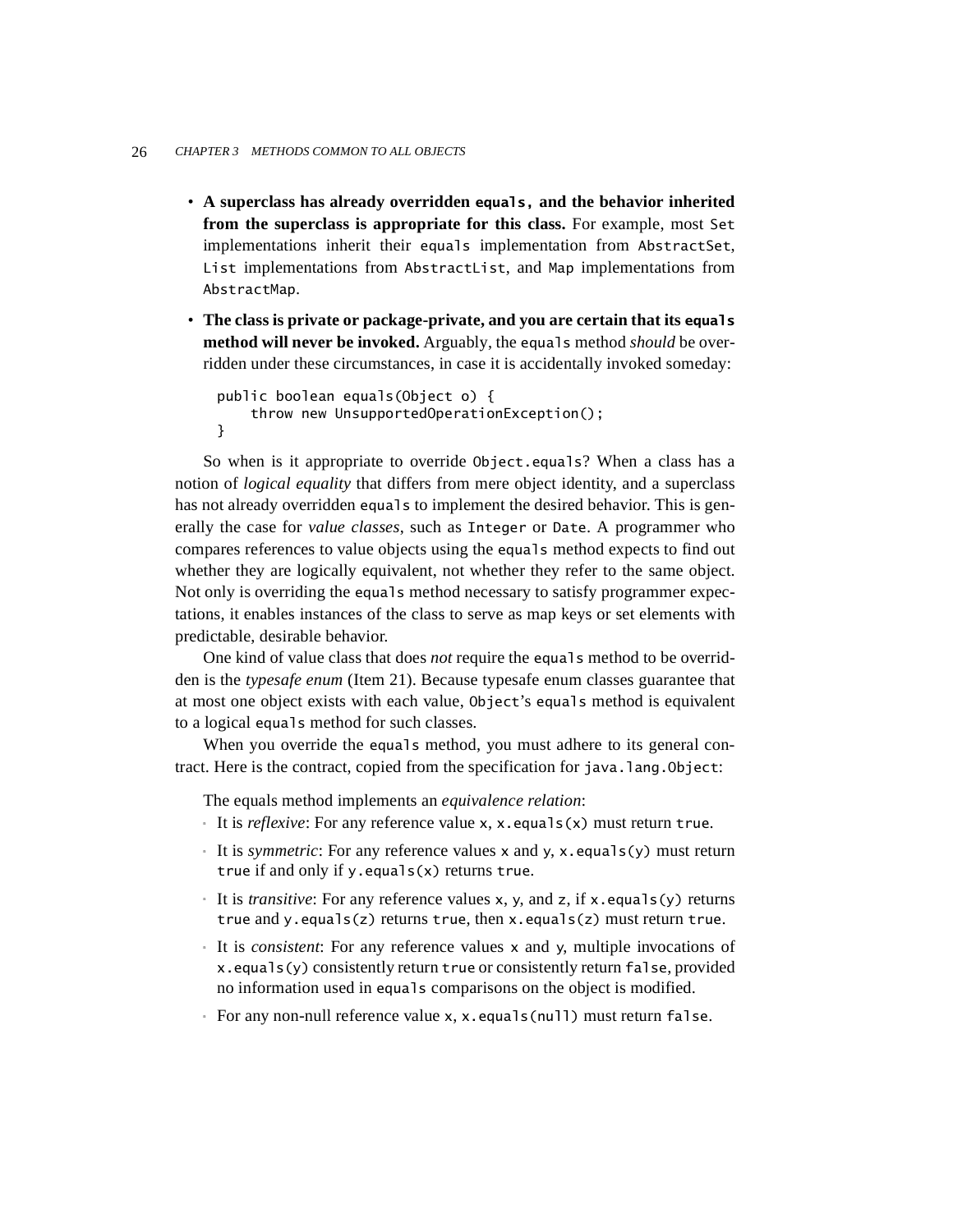Unless you are mathematically inclined, this might look a bit scary, but do not ignore it! If you violate it, you may well find that your program behaves erratically or crashes, and it can be very difficult to pin down the source of the failure. To paraphrase John Donne, no class is an island. Instances of one class are frequently passed to another. Many classes, including all collections classes, depend on the objects passed to them obeying the equals contract.

Now that you are aware of the evils of violating the equals contract, let's go over the contract in detail. The good news is that, appearances notwithstanding, the contract really isn't very complicated. Once you understand it, it's not hard to adhere to it. Let's examine the five requirements in turn:

**Reflexivity**—The first requirement says merely that an object must be equal to itself. It is hard to imagine violating this requirement unintentionally. If you were to violate it and then add an instance of your class to a collection, the collection's contains method would almost certainly say that the collection did not contain the instance that you just added.

**Symmetry**—The second requirement says that any two objects must agree on whether they are equal. Unlike the first requirement, it's not hard to imagine violating this one unintentionally. For example, consider the following class:

```
/**
 * Case-insensitive string. Case of the original string is
* preserved by toString, but ignored in comparisons.
*/
public final class CaseInsensitiveString {
    private String s;
    public CaseInsensitiveString(String s) {
        if (s == null)throw new NullPointerException();
        this.s = s;
    }
    // Broken - violates symmetry!
    public boolean equals(Object o) {
        if (o instanceof CaseInsensitiveString)
            return s.equalsIgnoreCase(
                ((CaseInsensitiveString)o).s);
        if (o instanceof String) // One-way interoperability!
            return s.equalsIgnoreCase((String)o);
        return false;
    }
    ... // Remainder omitted
}
```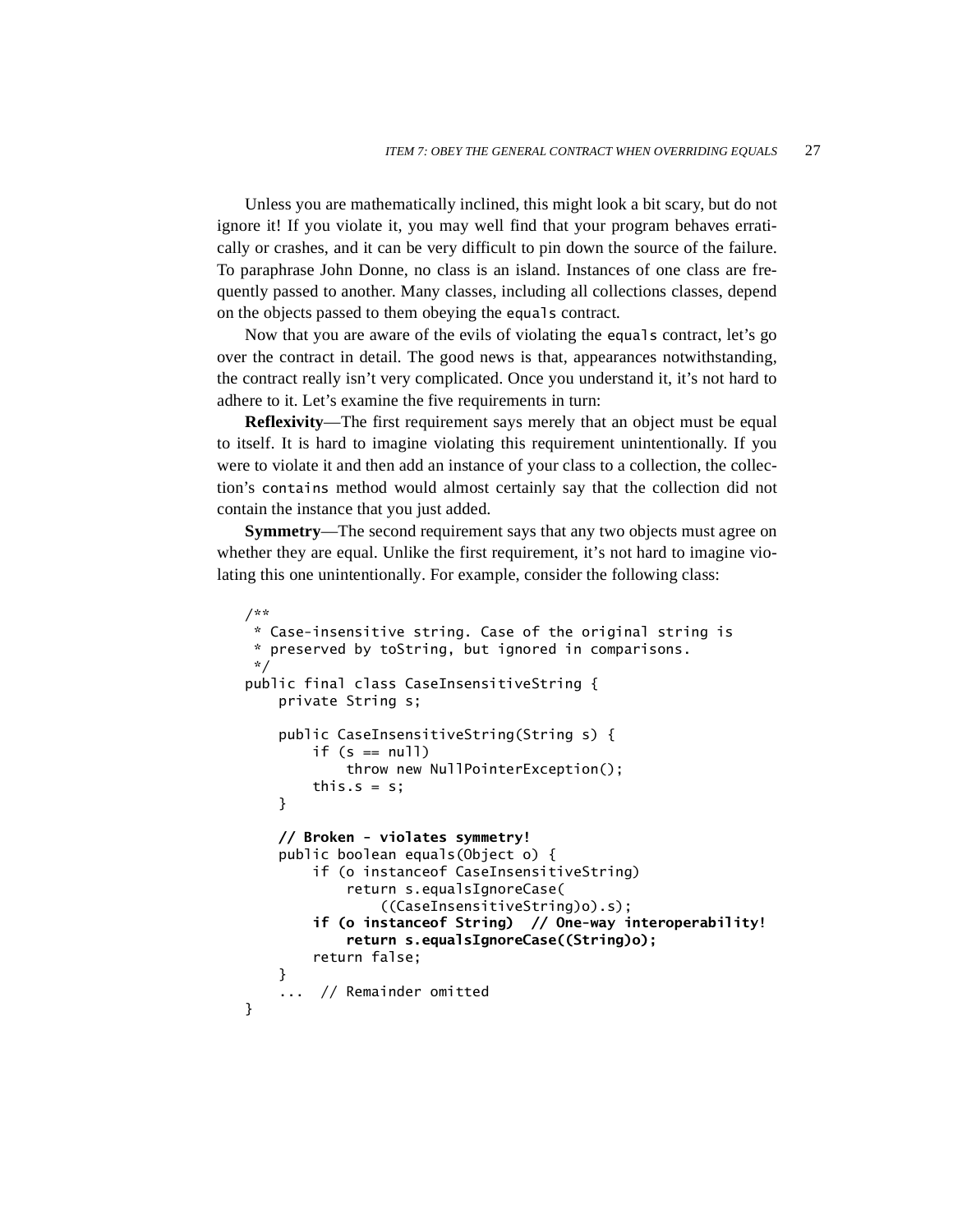The well-intentioned equals method in this class naively attempts to interoperate with ordinary strings. Let's suppose that we have one case-sensitive string and one ordinary one:

```
CaseInsensitiveString cis = new CaseInsensitiveString("Polish");
String s = "polish":
```
As expected,  $cis.$  equals(s) returns true. The problem is that while the equals method in CaseInsensitiveString knows about ordinary strings, the equals method in String is oblivious to case-insensitive strings. Therefore s.equals(cis) returns false, a clear violation of symmetry. Suppose you put a case-insensitive string into a collection:

```
List list = new ArrayList();
list.add(cis);
```
What does list.contains(s) return at this point? Who knows? In Sun's current implementation, it happens to return false, but that's just an implementation artifact. In another implementation, it could just as easily return true or throw a run-time exception. Once you've violated the equals contract, you simply don't know how other objects will behave when confronted with your object.

To eliminate the problem, merely remove the ill-conceived attempt to interoperate with String from the equals method. Once you do this, you can refactor the method to give it a single return:

```
public boolean equals(Object o) {
    return o instanceof CaseInsensitiveString &&
        ((CaseInsensitiveString)o).s.equalsIgnoreCase(s);
}
```
**Transitivity**—The third requirement of the equals contract says that if one object is equal to a second and the second object is equal to a third, then the first object must be equal to the third. Again, it's not hard to imagine violating this requirement unintentionally. Consider the case of a programmer who creates a subclass that adds a new *aspect* to its superclass. In other words, the subclass adds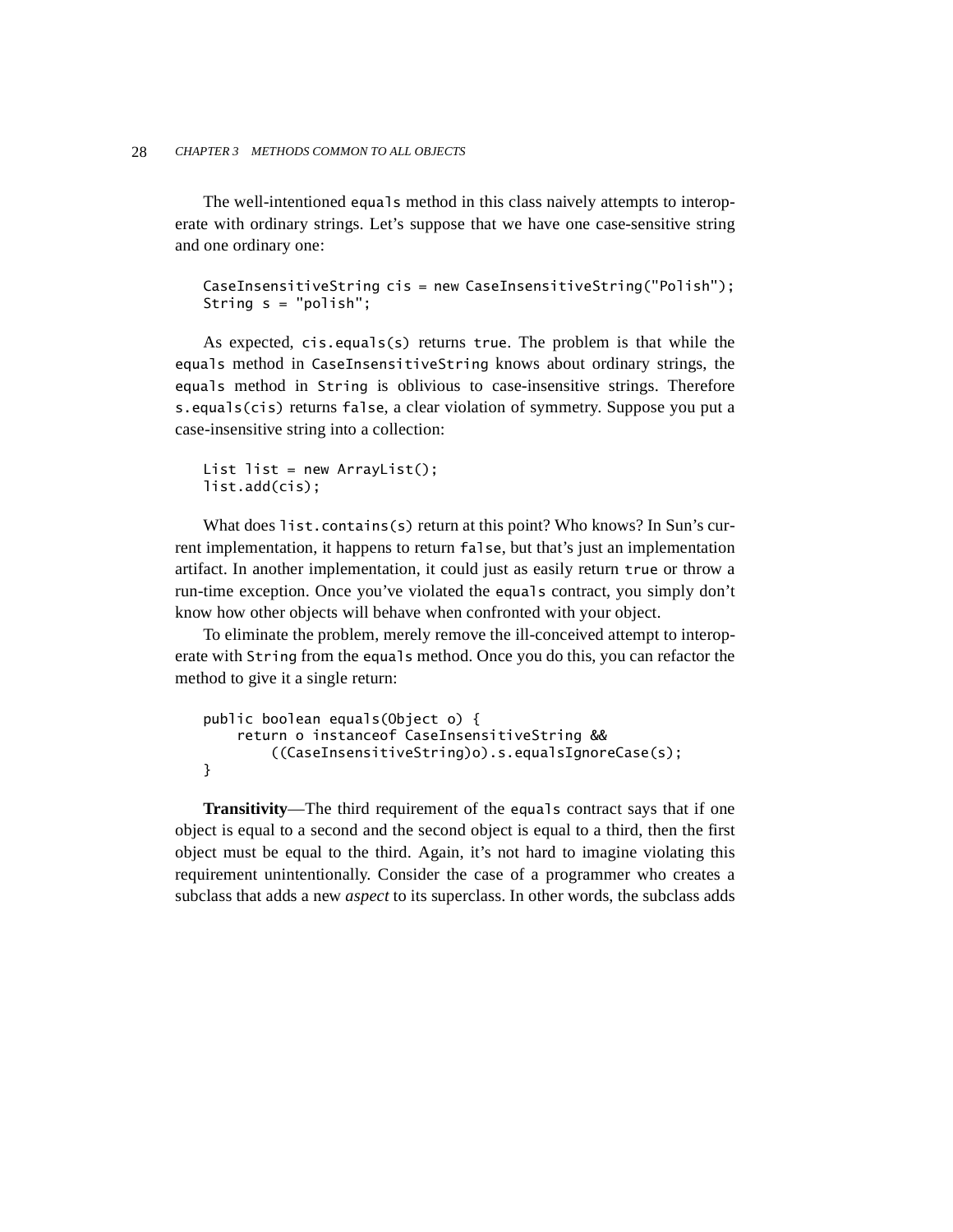a piece of information that affects equals comparisons. Let's start with a simple immutable two-dimensional point class:

```
public class Point {
    private final int x;
    private final int y;
    public Point(int x, int y) {
        this.x = x;
        this.y = y;
    }
    public boolean equals(Object o) {
        if (!(o instanceof Point))
            return false;
        Point p = (Point)o;
        return p.x == x \& p.y == y;}
    ... // Remainder omitted
}
```
Suppose you want to extend this class, adding the notion of color to a point:

```
public class ColorPoint extends Point {
    private Color color;
    public ColorPoint(int x, int y, Color color) {
        super(x, y);this.color = color;
    }
    ... // Remainder omitted
}
```
How should the equals method look? If you leave it out entirely, the implementation is inherited from Point, and color information is ignored in equals comparisons. While this does not violate the equals contract, it is clearly unacceptable. Suppose you write an equals method that returns true only if its argument is another color point with the same position and color:

```
// Broken - violates symmetry!
public boolean equals(Object o) {
    if (!(o instanceof ColorPoint))
       return false;
    ColorPoint cp = (ColorPoint)o;
    return super.equals(o) && cp.color == color;
}
```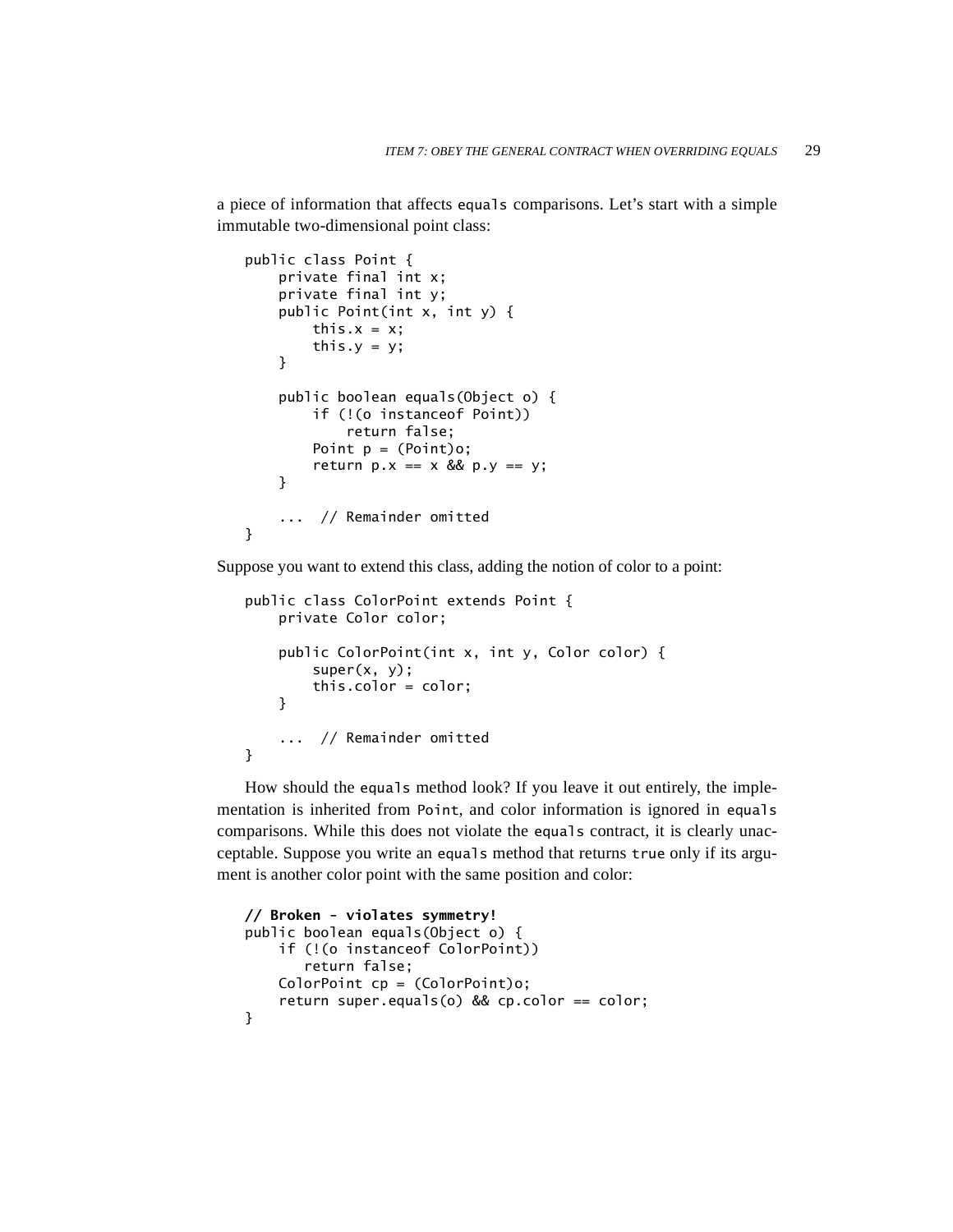The problem with this method is that you might get different results when comparing a point to a color point and vice versa. The former comparison ignores color, while the latter comparison always returns false because the type of the argument is incorrect. To make this concrete, let's create one point and one color point:

```
Point p = new Point(1, 2);
ColorPoint cp = new ColorPoint(1, 2, Color.RED);
```
Then p.equals(cp) returns true, while  $cp$ .equals(p) returns false. You might try to fix the problem by having ColorPoint.equals ignore color when doing "mixed comparisons":

```
// Broken - violates transitivity.
public boolean equals(Object o) {
    if (!(o instanceof Point))
        return false;
    // If o is a normal Point, do a color-blind comparison
    if (!(o instanceof ColorPoint))
        return o.equals(this);
    // o is a ColorPoint; do a full comparison
    ColorPoint cp = (ColorPoint)o;
    return super.equals(o) && cp.color == color;
}
```
This approach does provide symmetry, but at the expense of transitivity:

```
ColorPoint p1 = new ColorPoint(1, 2, Color.RED);Point p2 = new Point(1, 2);
ColorPoint p3 = new ColorPoint(1, 2, Color.BLUE);
```
At this point,  $p1.equals(p2)$  and  $p2.equals(p3)$  return true, while p1.equals(p3) returns false, a clear violation of transitivity. The first two comparisons are "color-blind," while the third takes color into account.

So what's the solution? It turns out that this is a fundamental problem of equivalence relations in object-oriented languages. **There is simply no way to extend an instantiable class and add an aspect while preserving the equals contract.** There is, however, a fine workaround. Follow the advice of Item 14, "Favor composition over inheritance." Instead of having ColorPoint extend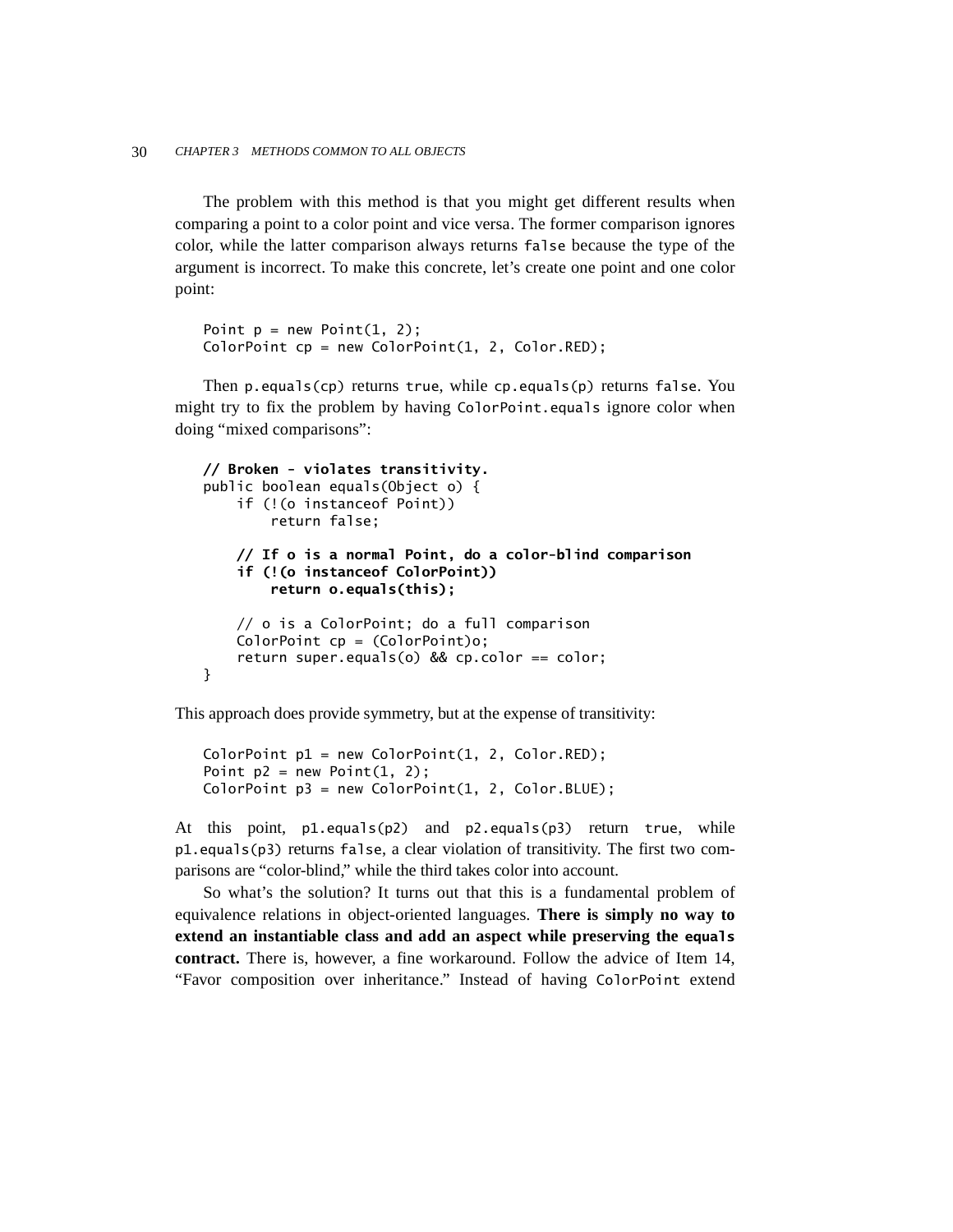Point, give ColorPoint a private Point field and a public *view* method (Item 4) that returns the point at the same position as this color point:

```
// Adds an aspect without violating the equals contract
public class ColorPoint {
   private Point point;
   private Color color;
   public ColorPoint(int x, int y, Color color) {
      point = new Point(x, y);
      this.color = color;
   }
   /**
    * Returns the point-view of this color point.
    */
   public Point asPoint() {
      return point;
   }
   public boolean equals(Object o) {
      if (!(o instanceof ColorPoint))
         return false;
      ColorPoint cp = (ColorPoint)o;
      return cp.point.equals(point) && cp.color.equals(color);
   }
   ... // Remainder omitted
}
```
There are some classes in the Java platform libraries that subclass an instantiable class and add an aspect. For example, java.sql.Timestamp subclasses java.util.Date adding a nanoseconds field. The equals implementation for Timestamp does violate symmetry and can cause erratic behavior if Timestamp and Date objects are used in the same collection or are otherwise intermixed. The Timestamp class has a disclaimer cautioning the programmer against mixing dates and timestamps. While you won't get into trouble as long as you don't mix them, there's nothing preventing you from doing so, and the resulting errors could be hard to debug. The TimeStamp class is an anomaly and should not be emulated.

Note that you *can* add an aspect to a subclass of an *abstract* class without violating the equals contract. This is important for the sort of class hierarchies that you get by following the advice in Item 20, "Replace unions with class hierarchies." For example, you could have an abstract Shape class with no aspects, a Circle subclass that adds a radius field, and a Rectangle subclass that adds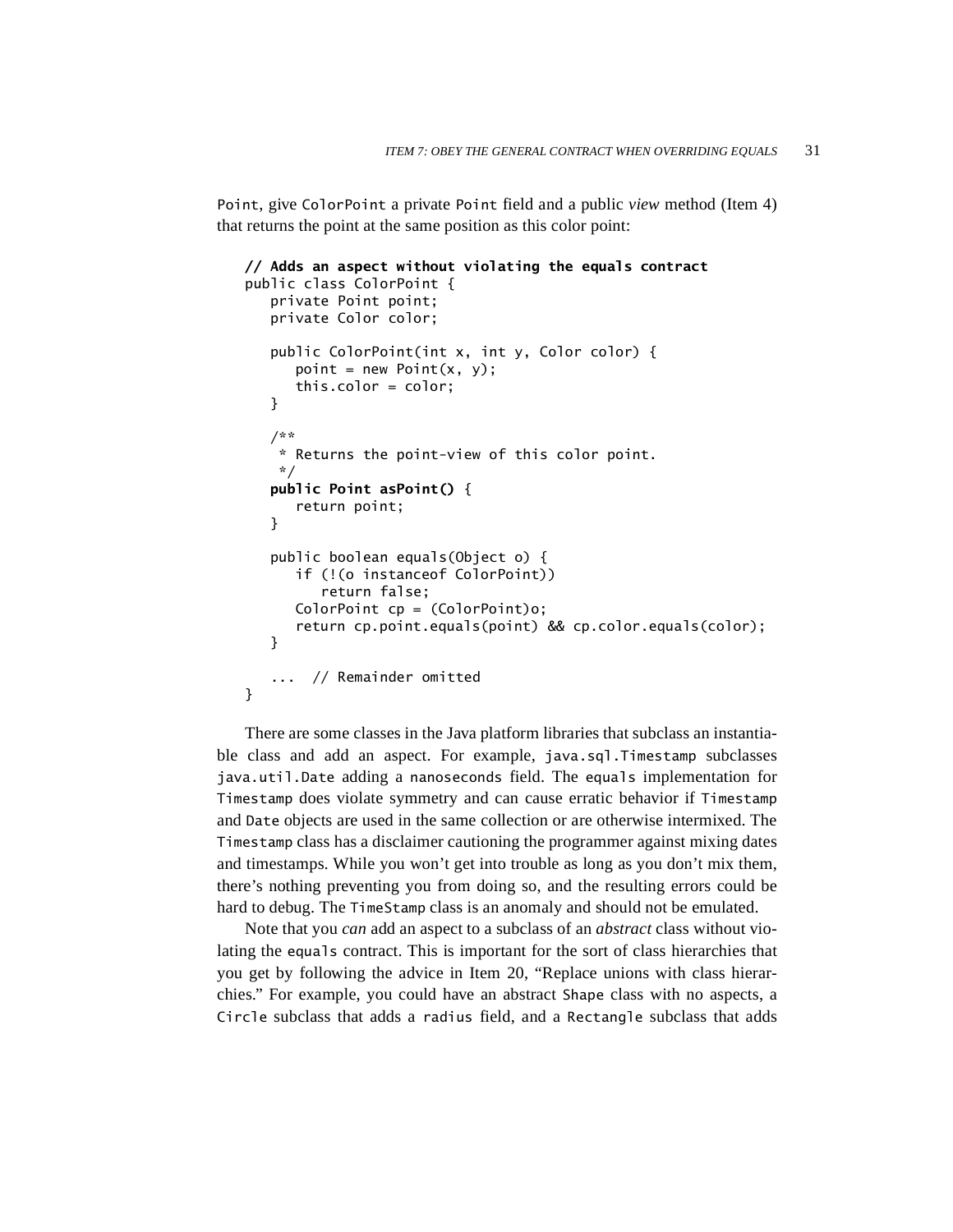length and width fields. Problems of the sort just shown will not occur as long as it is impossible to create an instance of the superclass.

**Consistency**—The fourth requirement of the equals contract says that if two objects are equal, they must remain equal for all time, unless one (or both) of them is modified. This isn't so much a true requirement as a reminder that mutable objects can be equal to different objects at different times while immutable objects can't. When you write a class, think hard about whether it should be immutable (Item 13). If you conclude that it should, make sure that your equals method enforces the restriction that equal objects remain equal and unequal objects remain unequal for all time.

**"Non-nullity"—**The final requirement, which in the absence of a name I have taken the liberty of calling "non-nullity," says that all objects must be unequal to null. While it is hard to imagine accidentally returning true in response to the invocation o.equals(null), it isn't hard to imagine accidentally throwing a NullPointerException. The general contract does not allow this. Many classes have equals methods that guard against it with an explicit test for null:

```
public boolean equals(Object o) {
    if (o == null)return false;
    ...
}
```
This test is not necessary. To test its argument for equality, the equals method must first cast the argument to an appropriate type so its accessors may be invoked or its fields accessed. Before doing the cast, the method must use the instanceof operator to check that its argument is of the correct type:

```
public boolean equals(Object o) {
    if (!(o instanceof MyType))
        return false;
    ...
}
```
If this type check were missing and the equals method were passed an argument of the wrong type, the equals method would throw a ClassCastException, which violates the equals contract. But the instanceof operator is specified to return false if its first operand is null, regardless of what type appears in the second operand [JLS, 15.19.2]. Therefore the type check will return false if null is passed in, so you don't need a separate null check. Putting it all together, here's a recipe for a high-quality equals method: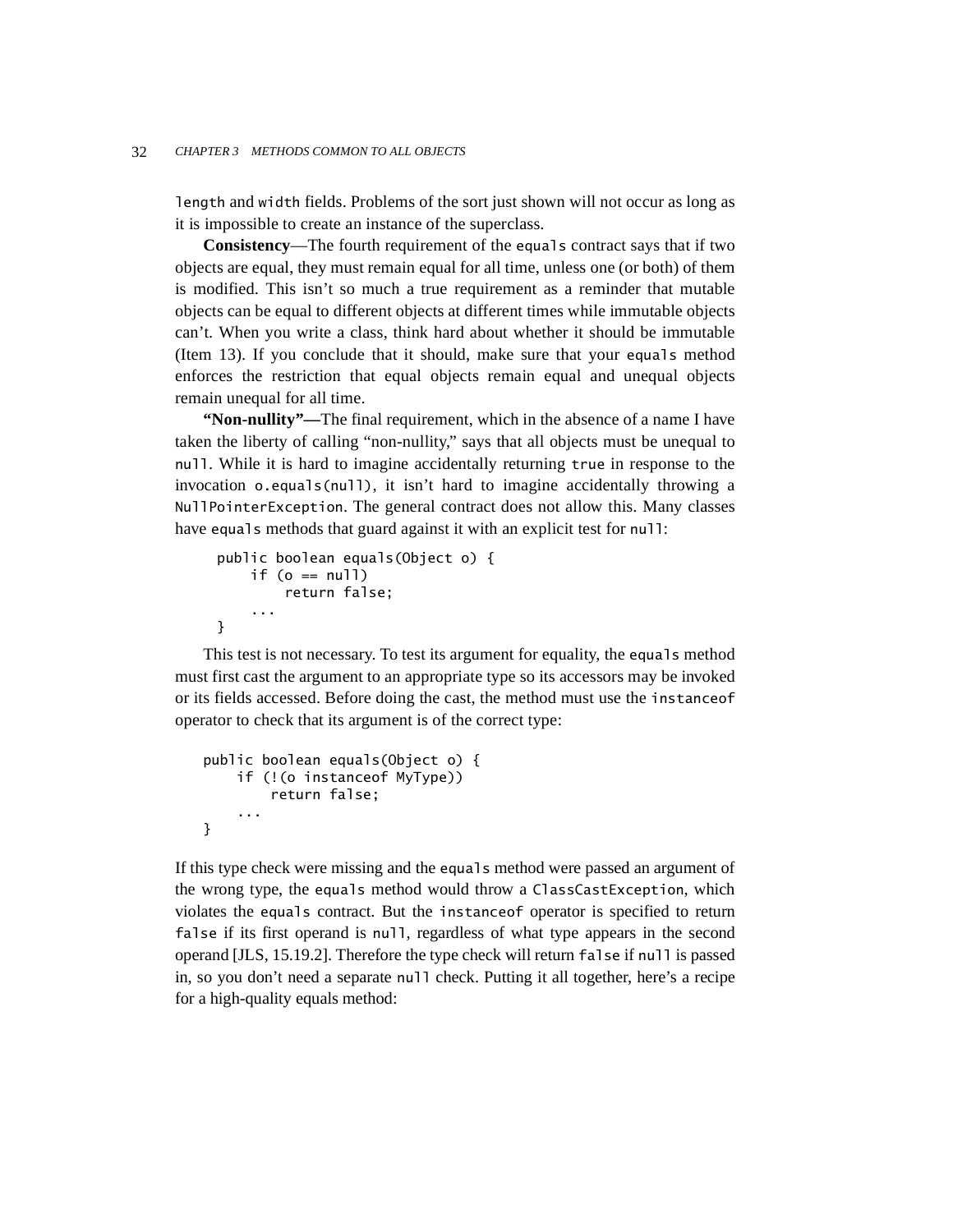- 1. **Use the == operator to check if the argument is a reference to this object.** If so, return true. This is just a performance optimization, but one that is worth doing if the comparison is potentially expensive.
- <span id="page-8-0"></span>2. **Use the instanceof operator to check if the argument is of the correct type.** If not, return false. Typically, the correct type is the class in which the method occurs. Occasionally, it is some interface implemented by this class. Use an interface if the class implements an interface that refines the equals contract to permit comparisons across classes that implement the interface. The collection interfaces Set, List, Map, and Map.Entry have this property.
- 3. **Cast the argument to the correct type.** Because this cast was preceded by an instanceof test, it is guaranteed to succeed.
- 4. **For each "significant" field in the class, check to see if that field of the argument matches the corresponding field of this object.** If all these tests succeed, return true; otherwise, return false. If the type in [Step 2](#page-8-0) is an interface, you must access the argument's significant fields via interface methods; if the type is a class, you may be able to access the fields directly, depending on their accessibility. For primitive fields whose type is not float or double, use the == operator for comparisons; for object reference fields, invoke the equals method recursively; for float fields, translate to int values using Float.floatToIntBits and compare the int values using the == operator; for double fields, translate to long values using Double.doubleToLongBits and compare the long values using the == operator. (The special treatment of float and double fields is made necessary by the existence of Float.NaN, -0.0f, and the analogous double constants; see the Float.equals documentation for details.) For array fields, apply these guidelines to each element. Some object reference fields may legitimately contain null. To avoid the possibility of a NullPointerException, use the following idiom to compare such fields:

$$
(field == null ? 0.fileId == null : field.equals(o.fileId))
$$

This alternative may be faster if field and o.field are often identical object references:

```
(field == o.field || (field != null & field.equals(o.field)))
```
For some classes, like CaseInsensitiveString shown earlier, the field comparisons are more complex than simple equality tests. It should be apparent from the specification for a class if this is the case. If so, you may want to store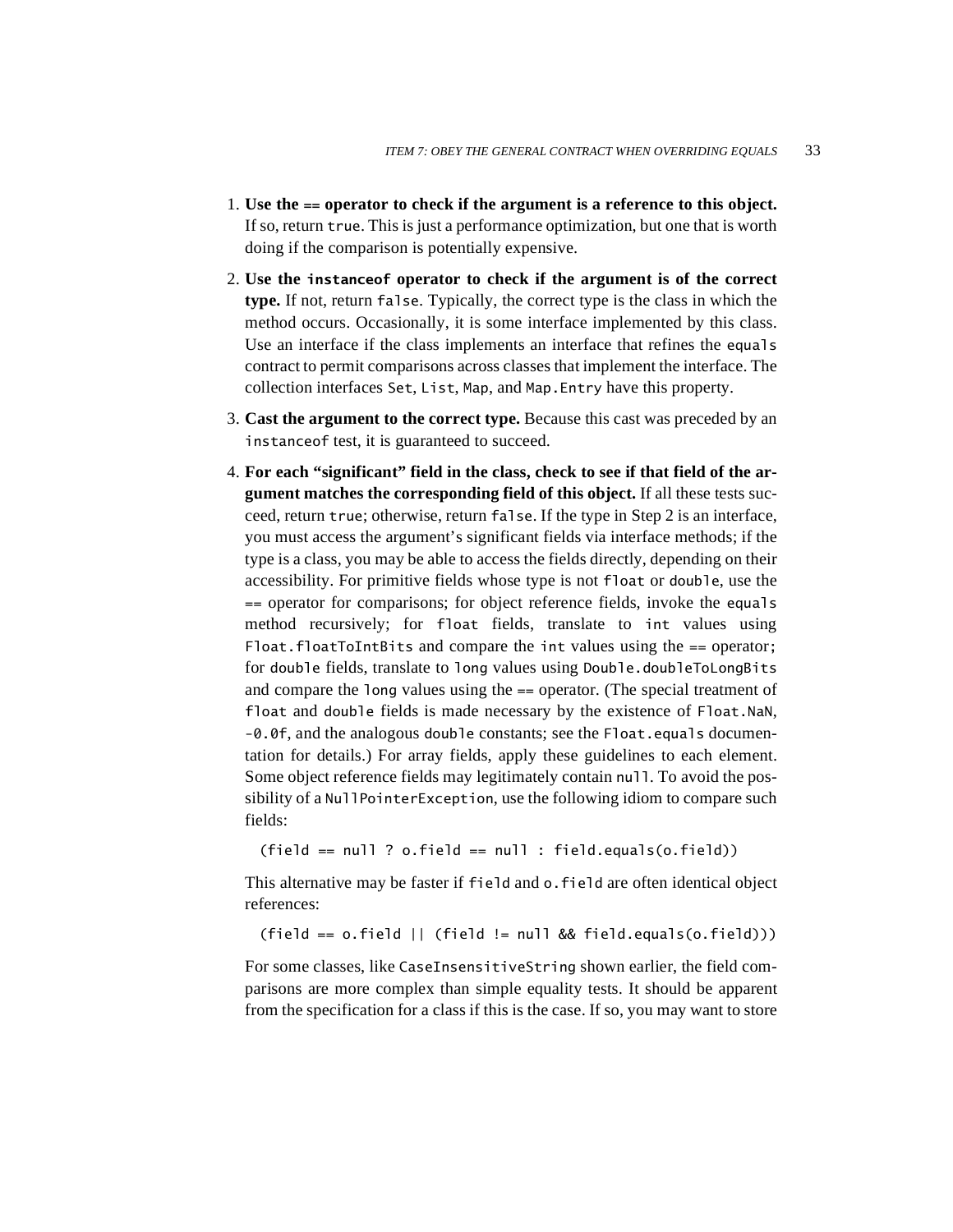a *canonical form* in each object, so that the equals method can do cheap exact comparisons on these canonical forms rather than more costly inexact comparisons. This technique is most appropriate for *immutable* classes (Item 13), as the canonical form would have to be kept up to date if the object could change.

The performance of the equals method may be affected by the order in which fields are compared. For best performance, you should first compare fields that are more likely to differ, less expensive to compare, or, ideally, both. You must not compare fields that are not part of an object's logical state, such as Object fields used to synchronize operations. You need not compare *redundant fields*, which can be calculated from "significant fields," but doing so may improve the performance of the equals method. If a redundant field amounts to a summary description of the entire object, comparing this field will save you the expense of comparing the actual data if the comparison fails.

5. **When you are finished writing your equals method, ask yourself three questions: Is it symmetric, is it transitive, and is it consistent?** (The other two properties generally take care of themselves.) If not, figure out why these properties fail to hold, and modify the method accordingly.

For a concrete example of an equals method constructed according to the above recipe, see PhoneNumber.equals in [Item 8.](#page-11-0) Here are a few final caveats:

- **Always override hashCode when you override equals** ([Item 8\)](#page-11-0).
- **Don't try to be too clever.** If you simply test fields for equality, it's not hard to adhere to the equals contract. If you are overly aggressive in searching for equivalence, it's easy to get into trouble. It is generally a bad idea to take any form of aliasing into account. For example, the File class shouldn't attempt to equate symbolic links referring to the same file. Thankfully, it doesn't.
- **Don't write an equals method that relies on unreliable resources.** It's extremely difficult to satisfy the consistency requirement if you do this. For example, java.net.URL's equals method relies on the IP addresses of the hosts in URLs being compared. Translating a host name to an IP address can require network access, and it isn't guaranteed to yield the same results over time. This can cause the URL equals method to violate the equals contract, and it has caused problems in practice. (Unfortunately, this behavior cannot be changed due to compatibility requirements.) With few exceptions, equals methods should perform deterministic computations on memory-resident objects.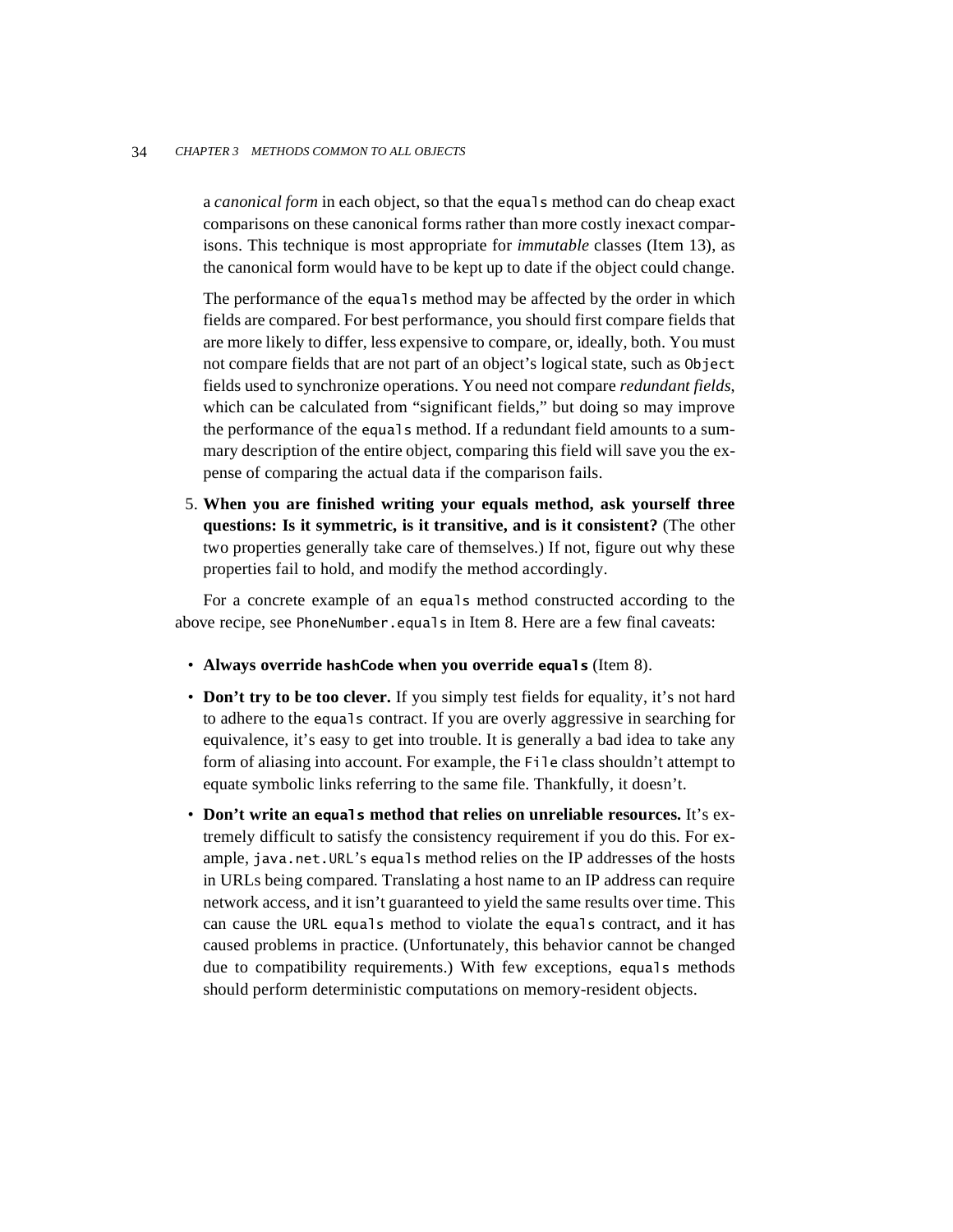• **Don't substitute another type for Object in the equals declaration.** It is not uncommon for a programmer to write an equals method that looks like the following, and then spend hours puzzling over why it doesn't work properly:

```
public boolean equals(MyClass o) {
    ...
}
```
The problem is that this method does not *override* Object.equals, whose argument is of type Object, but *overloads* it instead (Item 26). It is acceptable to provide such a "strongly typed" equals method *in addition* to the normal one as long as the two methods return the same result but there is no compelling reason to do so. It may provide minor performance gains under certain circumstances, but it isn't worth the added complexity (Item 37).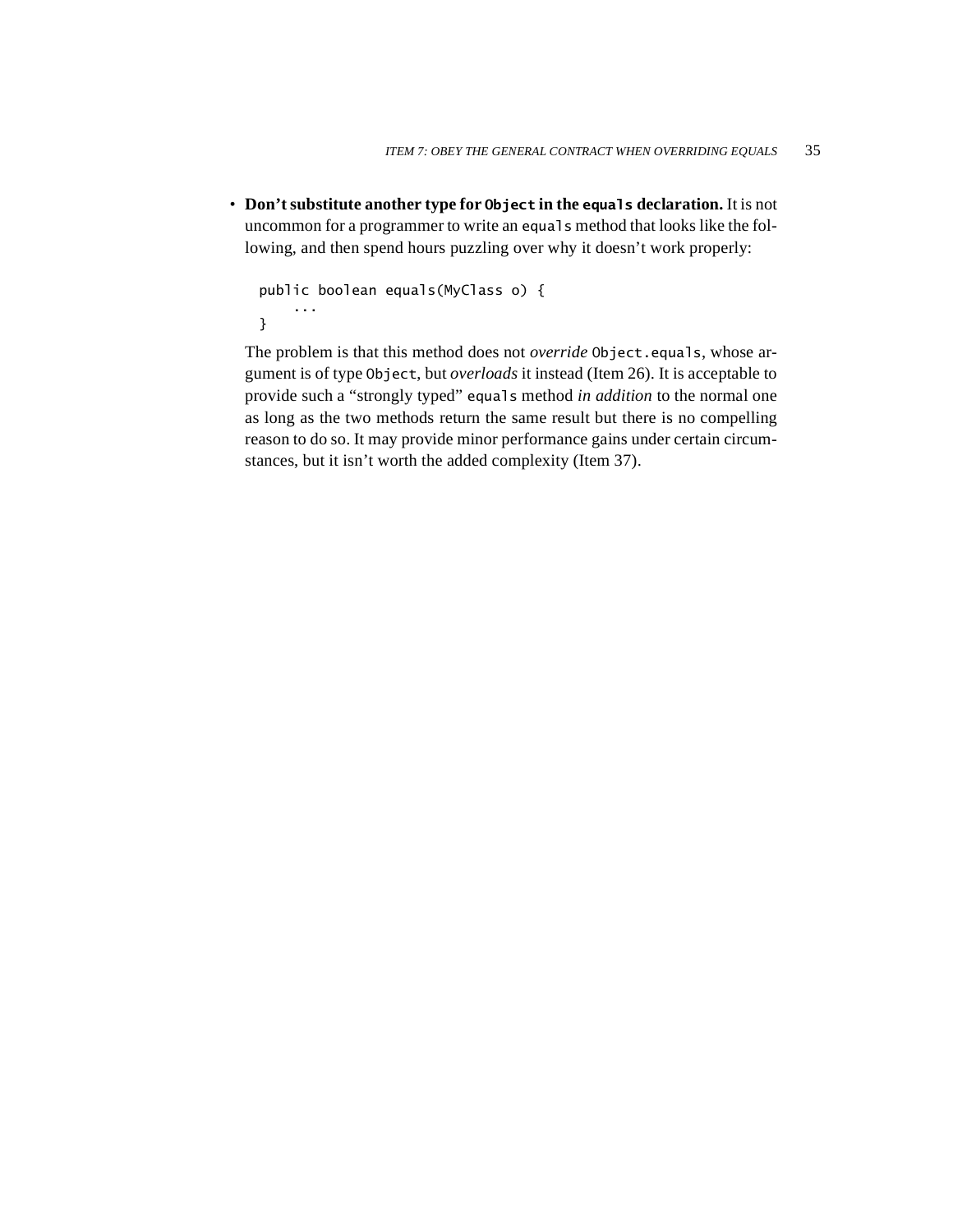### <span id="page-11-0"></span>**Item 8: Always override hashCode when you override equals**

A common source of bugs is the failure to override the hashCode method. **You must override hashCode in every class that overrides equals.** Failure to do so will result in a violation of the general contract for Object.hashCode, which will prevent your class from functioning properly in conjunction with all hash-based collections, including HashMap, HashSet, and Hashtable.

Here is the contract, copied from the java.lang.Object specification:

- <sup>n</sup> Whenever it is invoked on the same object more than once during an execution of an application, the hashCode method must consistently return the same integer, provided no information used in equals comparisons on the object is modified. This integer need not remain consistent from one execution of an application to another execution of the same application.
- If two objects are equal according to the equals (Object) method, then calling the hashCode method on each of the two objects must produce the same integer result.
- It is not required that if two objects are unequal according to the equals (0bject) method, then calling the hashCode method on each of the two objects must produce distinct integer results. However, the programmer should be aware that producing distinct integer results for unequal objects may improve the performance of hash tables.

**The key provision that is violated when you fail to override hashCode is the second one: Equal objects must have equal hash codes.** Two distinct instances may be logically equal according to the class's equals method, but to the Object class's hashCode method, they're just two objects with nothing much in common. Therefore object's hashCode method returns two seemingly random numbers instead of two equal numbers as required by the contract.

For example, consider the following simplistic PhoneNumber class, whose equals method is constructed according to the recipe in [Item 7:](#page-0-0)

```
public final class PhoneNumber {
    private final short areaCode;
    private final short exchange;
    private final short extension;
    public PhoneNumber(int areaCode, int exchange, 
                       int extension) {
        rangeCheck(areaCode, 999, "area code");
        rangeCheck(exchange,
        rangeCheck(extension, 9999, "extension");
```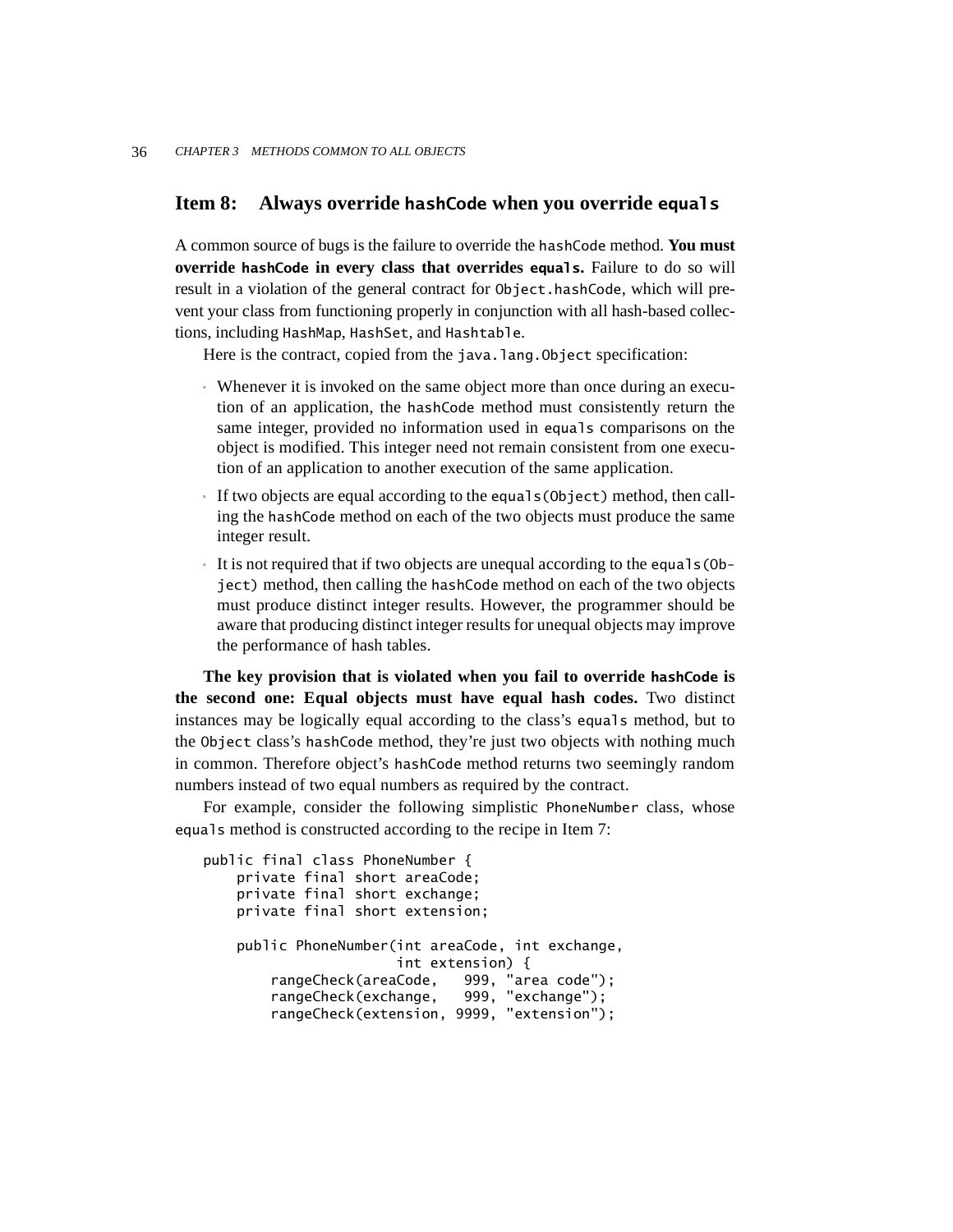```
this areaCode = (short) areaCode;this.exchange = (short) exchange;
    this.extension = (short) extension;
}
private static void rangeCheck(int arg, int max,
                               String name) {
    if (arg < 0 || arg > max)
       throw new IllegalArgumentException(name +": " + arg);
}
public boolean equals(Object o) {
    if (o == this)
        return true;
    if (!(o instanceof PhoneNumber))
        return false;
    PhoneNumber pn = (PhoneNumber)o;
    return pn.extension == extension &&
           pn.exchange == exchange &&
           pn.areaCode == areaCode;
}
// No hashCode method!
... // Remainder omitted
```
Suppose you attempt to use this class with a HashMap:

}

```
Map m = new HashMap();
m.put(new PhoneNumber(408, 867, 5309), "Jenny");
```
At this point, you might expect m.get(new PhoneNumber(408, 867, 5309)) to return "Jenny", but it returns null. Notice that two PhoneNumber instances are involved: One is used for insertion into the HashMap, and a second, equal, instance is used for (attempted) retrieval. The PhoneNumber class's failure to override hashCode causes the two equal instances to have unequal hash codes, in violation of the hashCode contract. Therefore the get method looks for the phone number in a different hash bucket from the one in which it was stored by the put method. Fixing this problem is as simple as providing a proper hashCode method for the PhoneNumber class.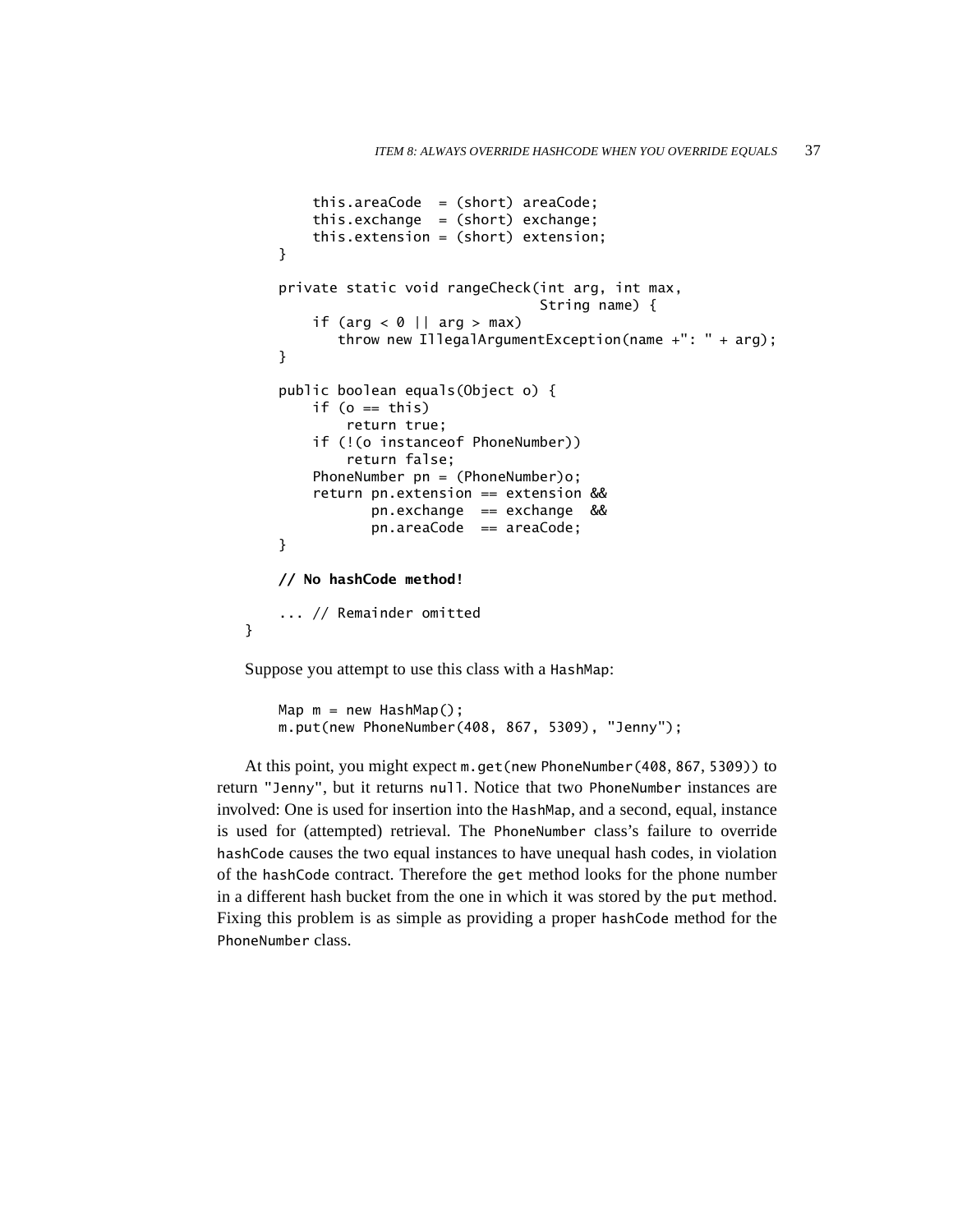So what should a hashCode method look like? It's trivial to write one that is legal but not good. This one, for example, is always legal, but it should never be used:

**// The worst possible legal hash function - never use!** public int hashCode() { return 42; }

It's legal because it ensures that equal objects have the same hash code. It's atrocious because it ensures that *every* object has the same hash code. Therefore every object hashes to the same bucket, and hash tables degenerate to linked lists. Programs that should run in linear time run instead in quadratic time. For large hash tables, this is the difference between working and not working.

A good hash function tends to produce unequal hash codes for unequal objects. This is exactly what is meant by the third provision of the hashCode contract. Ideally, a hash function should distribute any reasonable collection of unequal instances uniformly across all possible hash values. Achieving this ideal can be extremely difficult. Luckily it is not too difficult to achieve a fair approximation. Here is a simple recipe:

- 1. Store some constant nonzero value, say 17, in an int variable called result.
- <span id="page-13-0"></span>2. For each significant field f in your object (each field taken into account by the equals method, that is), do the following:
	- a. Compute an int hash code c for the field:
		- i. If the field is a boolean, compute  $(f ? 0 : 1)$ .
		- ii. If the field is a byte, char, short, or int, compute (int)f.
		- iii. If the field is a long, compute (int)( $f \wedge (f \rightarrow 32)$ ).
		- iv. If the field is a float compute Float.floatToIntBits(f).
		- v. If the field is a double, compute Double.doubleToLongBits(f), and then hash the resulting long as in step 2.a[.iii.](#page-13-0)
		- vi. If the field is an object reference and this class's equals method compares the field by recursively invoking equals, recursively invoke hashCode on the field. If a more complex comparison is required, compute a "canonical representation" for this field and invoke hashCode on the canonical representation. If the value of the field is null, return  $\theta$  (or some other constant, but 0 is traditional).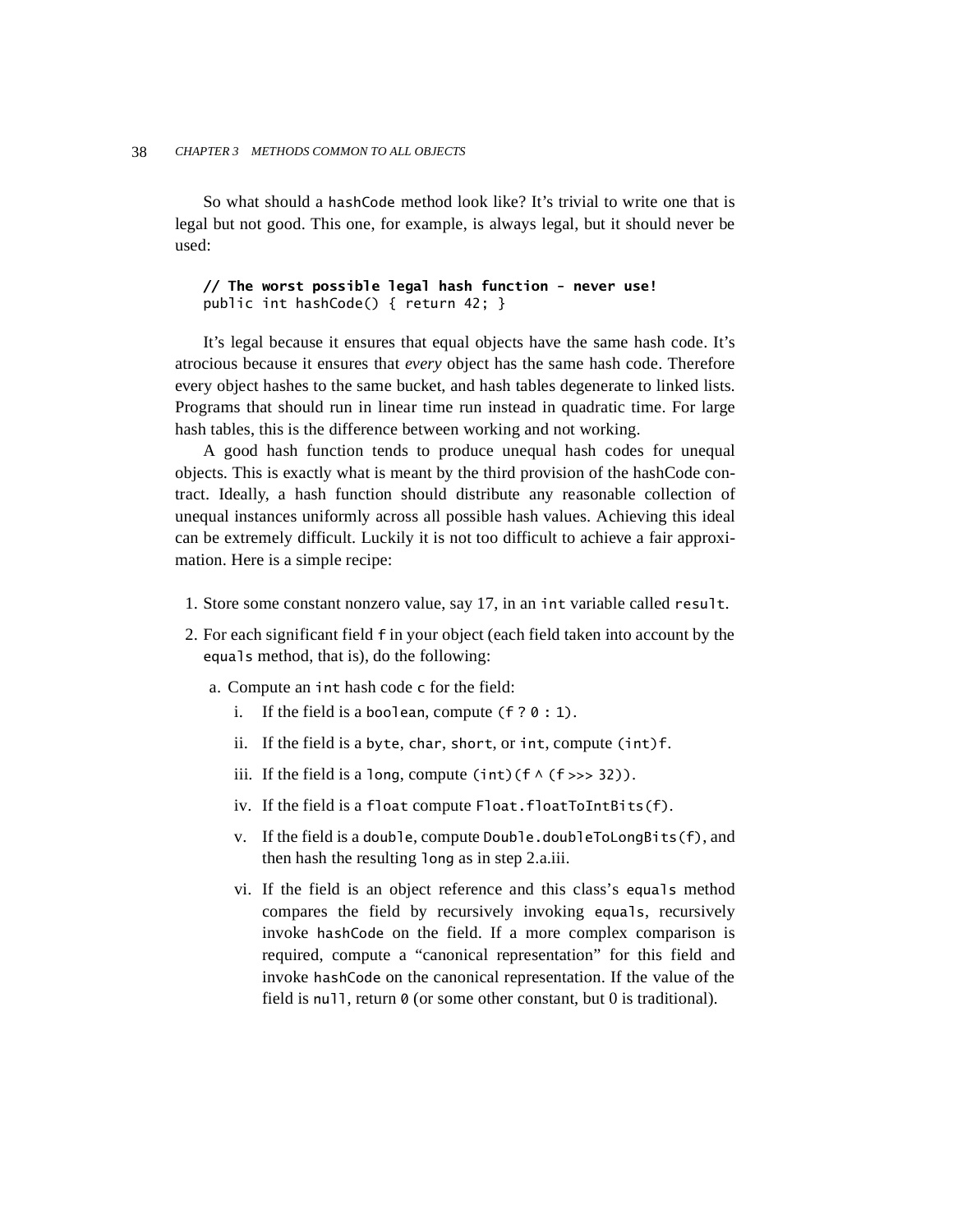- vii. If the field is an array, treat it as if each element were a separate field. That is, compute a hash code for each significant element by applying these rules recursively, and combine these values as described in step 2.b.
- b. Combine the hash code c computed in step a into result as follows:

result =  $37*$ result + c;

- 3. Return result.
- 4. When you are done writing the hashCode method, ask yourself whether equal instances have equal hash codes. If not, figure out why and fix the problem.

It is acceptable to exclude *redundant fields* from the hash code computation. In other words, it is acceptable to exclude any field whose value can be computed from fields that are included in the computation. It is *required* that you exclude any fields that are not used in equality comparisons. Failure to exclude these fields may result in a violation of the second provision of the hashCode contract.

A nonzero initial value is used in step 1, so the hash value will be affected by initial fields whose hash value, as computed in step 2.a, is zero. If zero was used as the initial value in step 1, the overall hash value would be unaffected by any such initial fields, which could increase collisions. The value 17 is arbitrary.

The multiplication in step 2.b makes the hash value depend on the order of the fields, which results in a much better hash function if the class contains multiple similar fields. For example, if the multiplication were omitted from a String hash function built according to this recipe, all anagrams would have identical hash codes. The multiplier 37 was chosen because it is an odd prime. If it was even and the multiplication overflowed, information would be lost because multiplication by two is equivalent to shifting. The advantages of using a prime number are less clear, but it is traditional to use primes for this purpose.

Let's apply this recipe to the PhoneNumber class. There are three significant fields, all of type short. A straightforward application of the recipe yields this hash function:

```
public int hashCode() {
    int result = 17;
    result = 37*result + areaCode;
    result = 37*result + exchange;
    result = 37*result + extension;
    return result;
}
```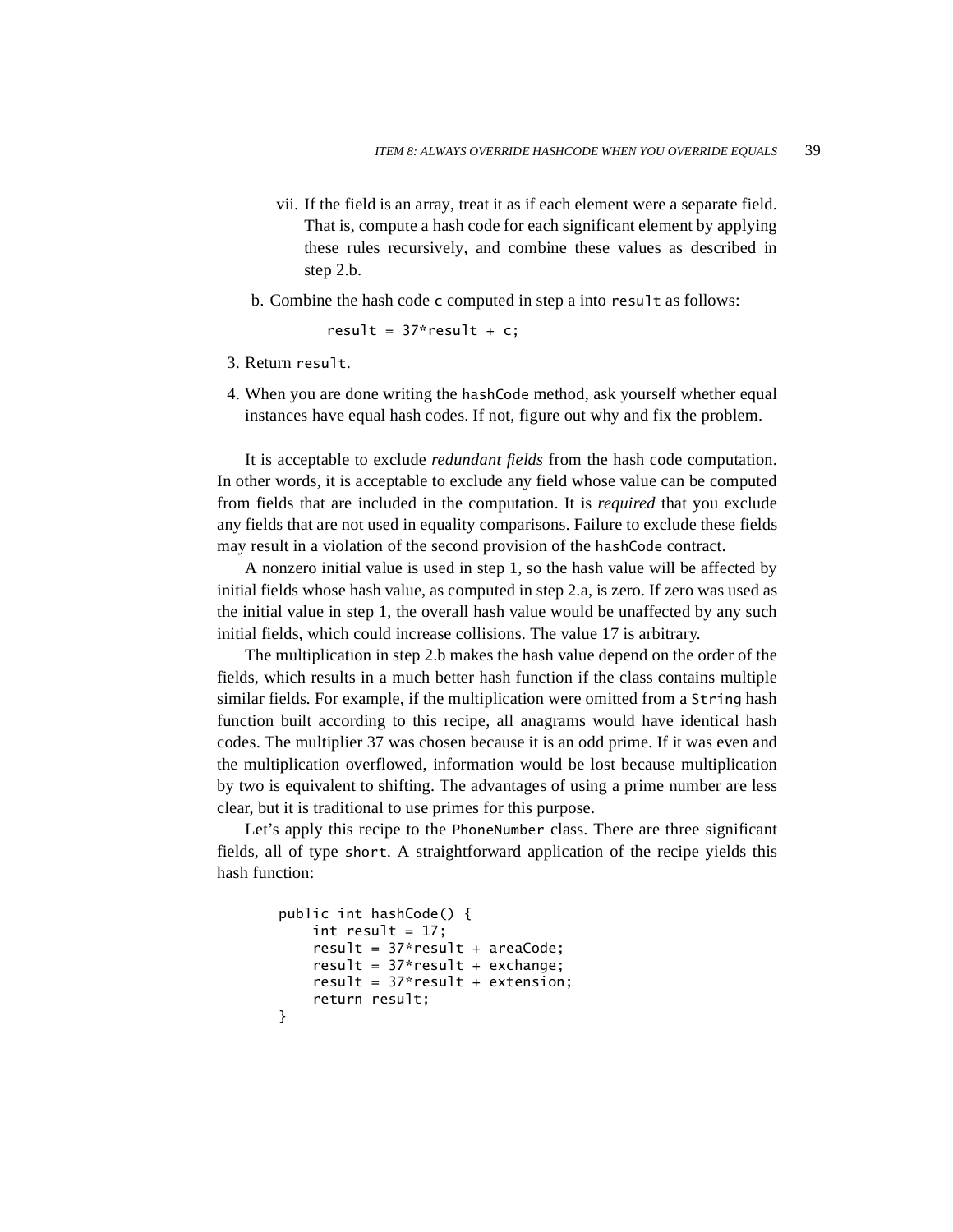Because this method returns the result of a simple deterministic computation whose only inputs are the three significant fields in a PhoneNumber instance, it should be clear that equal PhoneNumber instances have equal hash codes. This method is, in fact, a perfectly reasonable hashCode implementation for Phone-Number, on a par with those in the Java platform libraries as of release 1.4. It is simple, is reasonably fast, and does a reasonable job of dispersing unequal phone numbers into different hash buckets.

If a class is immutable and the cost of computing the hash code is significant, you might consider caching the hash code in the object rather than recalculating it each time it is requested. If you believe that most objects of this type will be used as hash keys, then you should calculate the hash code when the instance is created. Otherwise, you might choose to *lazily initialize* it the first time hashCode is invoked (Item 48). It is not clear that our PhoneNumber class merits this treatment, but just to show you how it's done:

```
// Lazily initialized, cached hashCode
private volatile int hashCode = 0; // (See Item 48)
public int hashCode() {
    if (hashCode == 0) {
        int result = 17;
        result = 37*result + areaCode;
        result = 37*result + exchange;
        result = 37*result + extension;
        hashCode = result;
    }
    return hashCode;
}
```
While the recipe in this item yields reasonably good hash functions, it does not yield state-of-the-art hash functions, nor do the Java platform libraries provide such hash functions as of release 1.4. Writing such hash functions is a topic of active research and an activity best left to mathematicians and theoretical computer scientists. Perhaps a later release of the Java platform will provide state-ofthe-art hash functions for its classes and utility methods to allow average programmers to construct such hash functions. In the meantime, the techniques described in this item should be adequate for most applications.

**Do not be tempted to exclude significant parts of an object from the hash code computation to improve performance.** While the resulting hash function may run faster, its quality may degrade to the point where hash tables become unusably slow. In particular, the hash function may, in practice, be confronted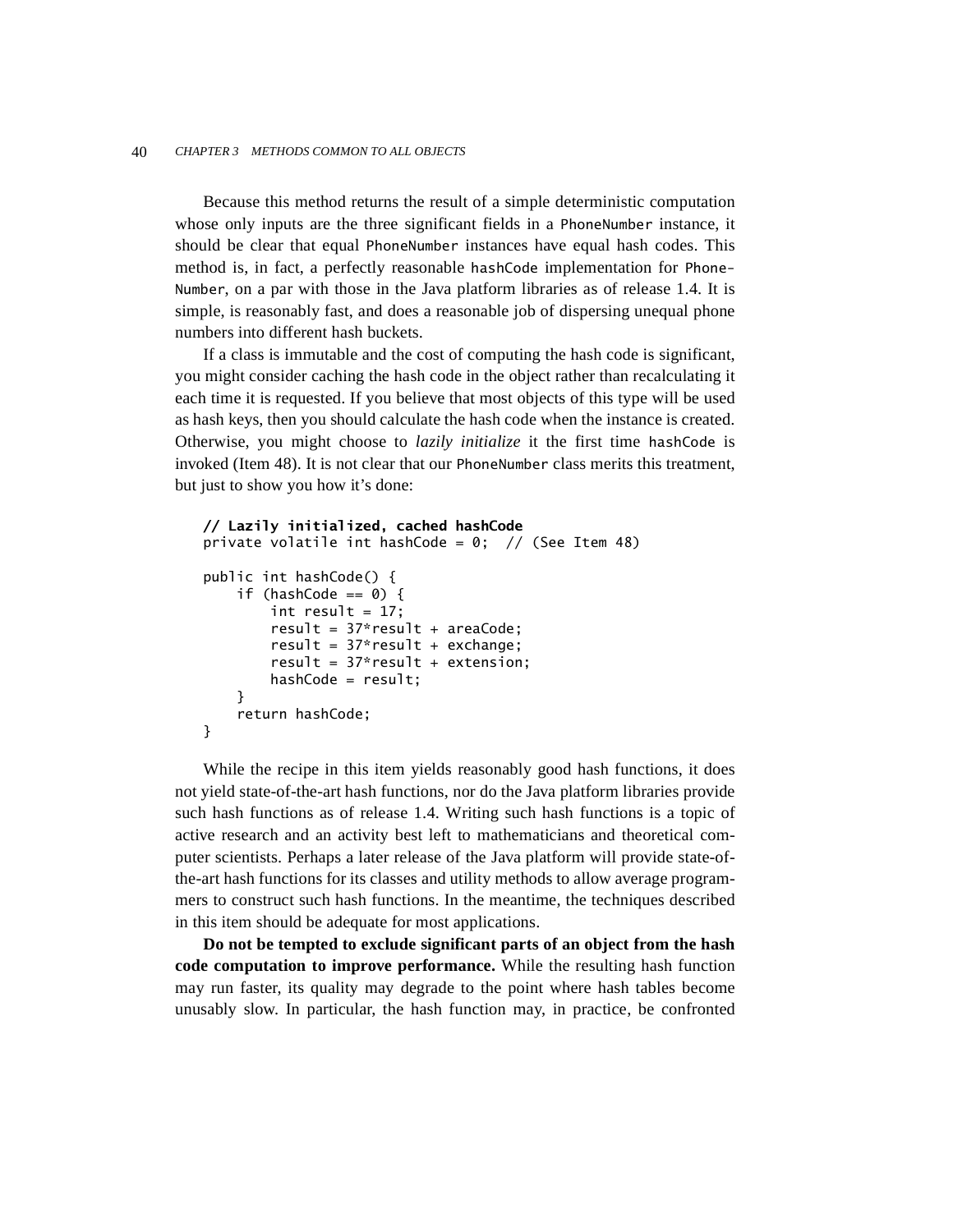with a large collection of instances that differ largely in the regions that you've chosen to ignore. If this happens, the hash function will map all of the instances to a very few hash codes, and hash-based collections will display quadratic performance. This is not just a theoretical problem. The String hash function implemented in all Java platform releases prior to release 1.2 examined at most sixteen characters, evenly spaced throughout the string, starting with the first character. For large collections of hierarchical names such as URLs, this hash function displayed exactly the pathological behavior noted here.

Many classes in the Java platform libraries, such as String, Integer, and Date, specify the exact value returned by their hashCode method as a function of the instance value. This is generally *not* a good idea, as it severely limits your ability to improve the hash function in future releases. If you leave the details of a hash function unspecified and a flaw is found in it, you can fix the hash function in the next release without fear of breaking compatibility with clients who depend on the exact values returned by the hash function.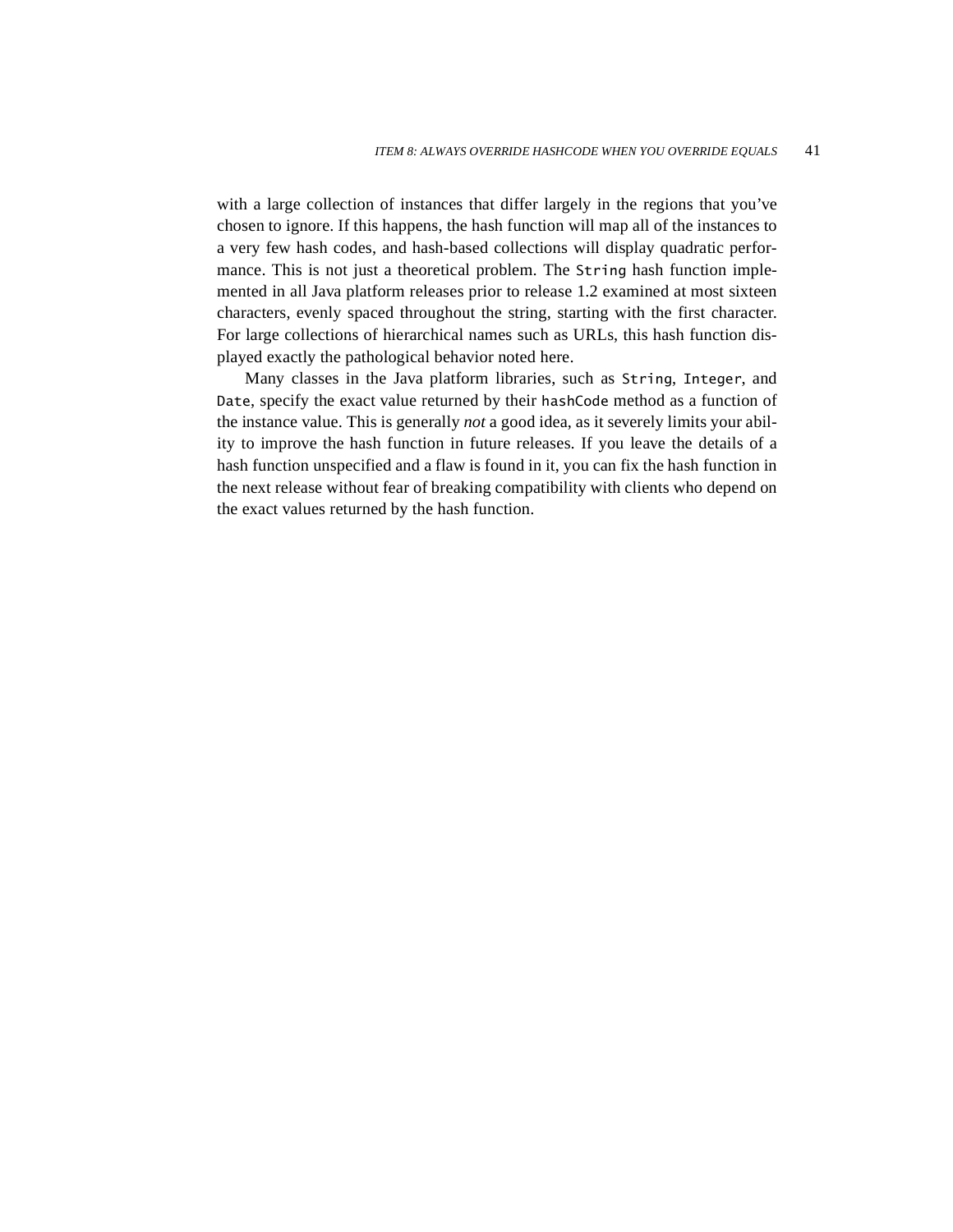### **Item 9: Always override toString**

While java.lang.Object provides an implementation of the toString method, the string that it returns is generally not what the user of your class wants to see. It consists of the class name followed by an "at" sign (@) and the unsigned hexadecimal representation of the hash code, for example, "PhoneNumber@163b91." The general contract for toString says that the returned string should be "a concise but informative representation that is easy for a person to read." While it could be argued that "PhoneNumber@163b91" is concise and easy to read, it isn't very informative when compared to "(408) 867-5309". The toString contract goes on to say, "It is recommended that all subclasses override this method." Good advice, indeed.

While it isn't as important as obeying the equals and hashCode contracts [\(Item 7,](#page-0-0) [Item 8\)](#page-11-0), **providing a good toString implementation makes your class much more pleasant to use**. The toString method is automatically invoked when your object is passed to println, the string concatenation operator  $(+)$ , or, as of release 1.4, assert. If you've provided a good toString method, generating a useful diagnostic message is as easy as:

```
System.out.println("Failed to connect: " + phoneNumber);
```
 Programmers will generate diagnostic messages in this fashion whether or not you override toString, but the messages won't be intelligible unless you do. The benefits of providing a good toString method extend beyond instances of the class to objects containing references to these instances, especially collections. Which would you rather see when printing a map, "{Jenny=PhoneNumber@163b91}" or "{Jenny=(408) 867-5309}"?

**When practical, the toString method should return** *all* **of the interesting information contained in the object**, as in the phone number example just shown. It is impractical if the object is large or if it contains state that is not conducive to string representation. Under these circumstances, toString should return a summary such as "Manhattan white pages (1487536 listings)" or "Thread[main, 5,main]". Ideally, the string should be self-explanatory. (The Thread example flunks this test.)

One important decision you'll have to make when implementing a toString method is whether to specify the format of the return value in the documentation. It is recommended that you do this for *value classes*, such as phone numbers or matrices. The advantage of specifying the format is that it serves as a standard,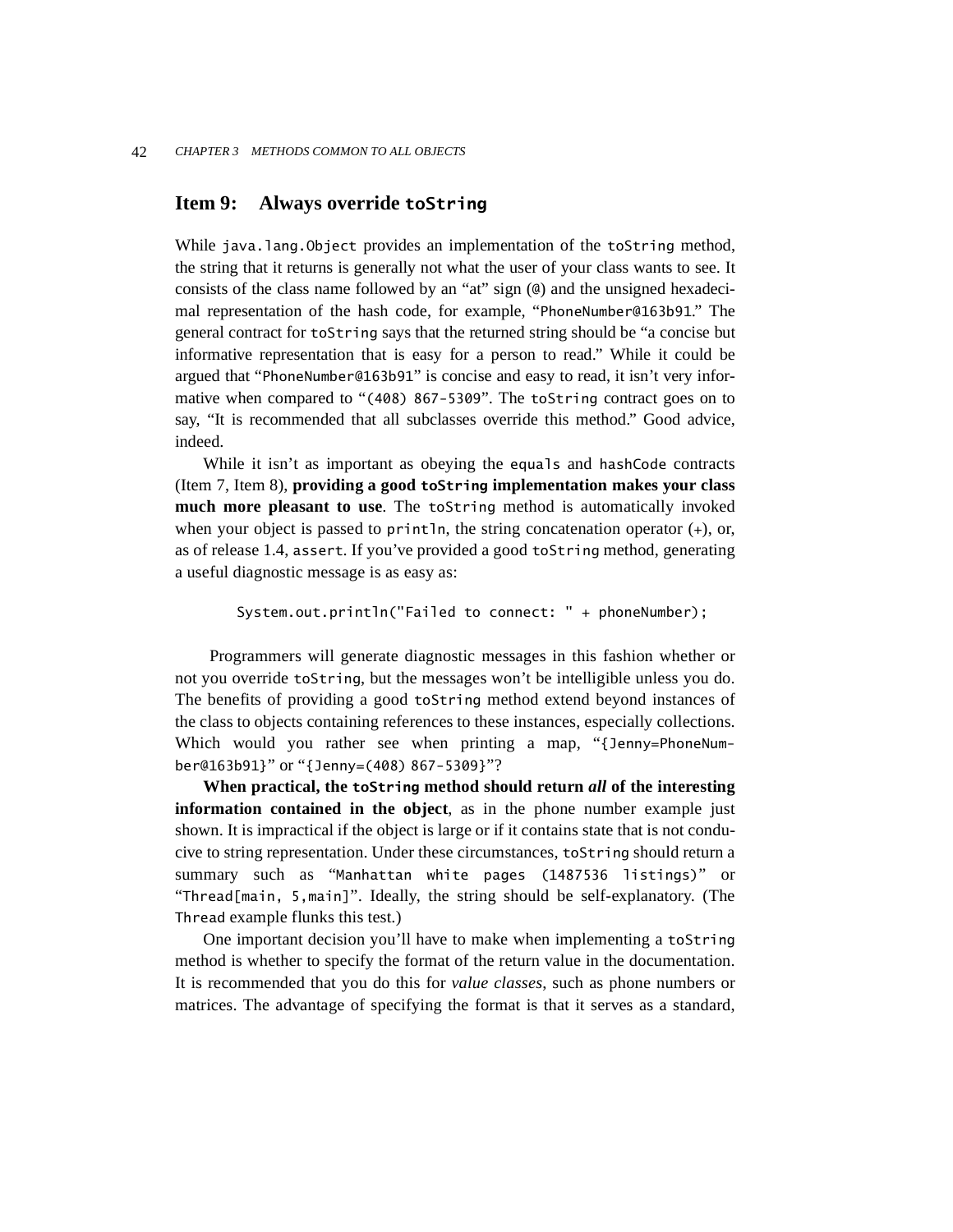unambiguous, human-readable representation of the object. This representation can be used for input and output and in persistent human-readable data objects such as XML documents. If you specify the format, it's usually a good idea to provide a matching String constructor (or static factory, see Item 1), so programmers can easily translate back and forth between the object and its string representation. This approach is taken by many value classes in the Java platform libraries, including BigInteger, BigDecimal, and most of the primitive wrapper classes.

The disadvantage of specifying the format of the toString return value is that once you've specified it, you're stuck with it for life, assuming your class is widely used. Programmers will write code to parse the representation, to generate it, and to embed it into persistent data. If you change the representation in a future release, you'll break their code and data, and they will yowl. By failing to specify a format, you preserve the flexibility to add information or improve the format in a subsequent release.

**Whether or not you decide to specify the format, you should clearly document your intentions.** If you specify the format, you should do so precisely. For example, here's a toString method to go with the PhoneNumber class in [Item 8:](#page-11-0)

```
/**
  * Returns the string representation of this phone number.
 * The string consists of fourteen characters whose format
 * is "(XXX) YYY-ZZZZ", where XXX is the area code, YYY is
 * the extension, and ZZZZ is the exchange. (Each of the
 * capital letters represents a single decimal digit.)
 *
 * If any of the three parts of this phone number is too small
 * to fill up its field, the field is padded with leading zeros.
 * For example, if the value of the exchange is 123, the last
 * four characters of the string representation will be "0123".
 *
 * Note that there is a single space separating the closing
 * parenthesis after the area code from the first digit of the
 * exchange.
  */
public String toString() {
    return "(" + toPaddedString(areaCode, 3) + ") " +
            toPaddedString(exchange, 3) + "-" +
            toPaddedString(extension, 4);
}
private static String[] ZEROS =
    {"", "0", "00", "000", "0000", "00000", 
    "000000", "0000000", "00000000", "000000000"};
```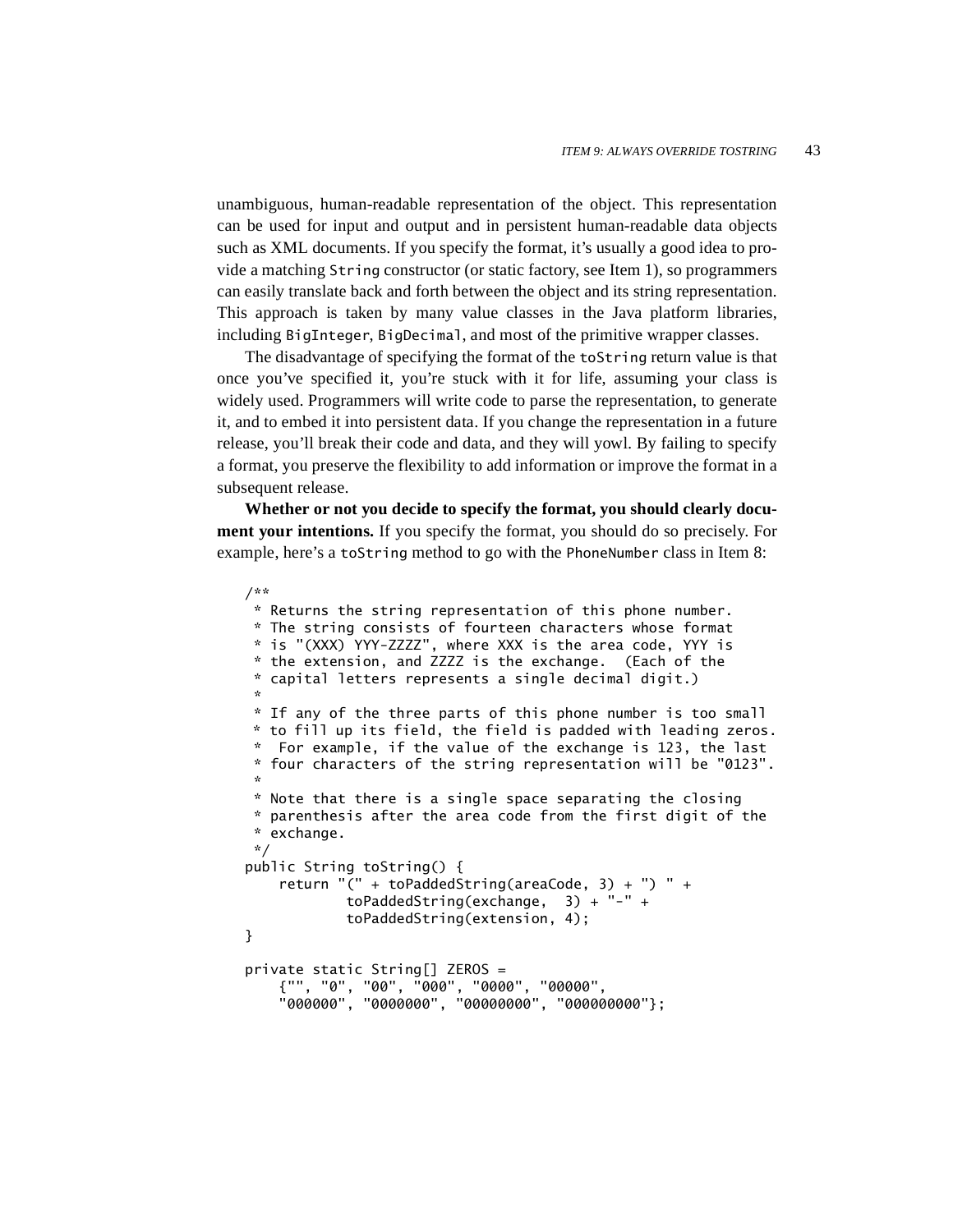```
/**
  * Translates an int to a string of the specified length,
 * padded with leading zeros. Assumes i >= 0,
 * 1 \leq length \leq 10, and Integer.toString(i) \leq length.
  */
private static String toPaddedString(int i, int length) {
    String s = Integer.toString(i);return ZEROS[length - s.length()] + s;
}
```
If you decide not to specify a format, the documentation comment should read something like this:

```
/**
 * Returns a brief description of this potion. The exact details
* of the representation are unspecified and subject to change,
* but the following may be regarded as typical:
 *
 * "[Potion #9: type=love, smell=turpentine, look=india ink]"
*/
public String toString() { ... }
```
After reading this comment, programmers who produce code or persistent data that depend on the details of the format will have no one but themselves to blame when the format is changed.

Whether or not you specify the format, **it is always a good idea to provide programmatic access to all of the information contained in the value returned by toString.** For example, the PhoneNumber class should contain accessors for the area code, exchange, and extension. If you fail to do this, you *force* programmers who need this information to parse the string. Besides reducing performance and making unnecessary work for programmers, this process is error prone and results in fragile systems that break if you change the format. By failing to provide accessors, you turn the string format into a de facto API, even if you've specified that it's subject to change.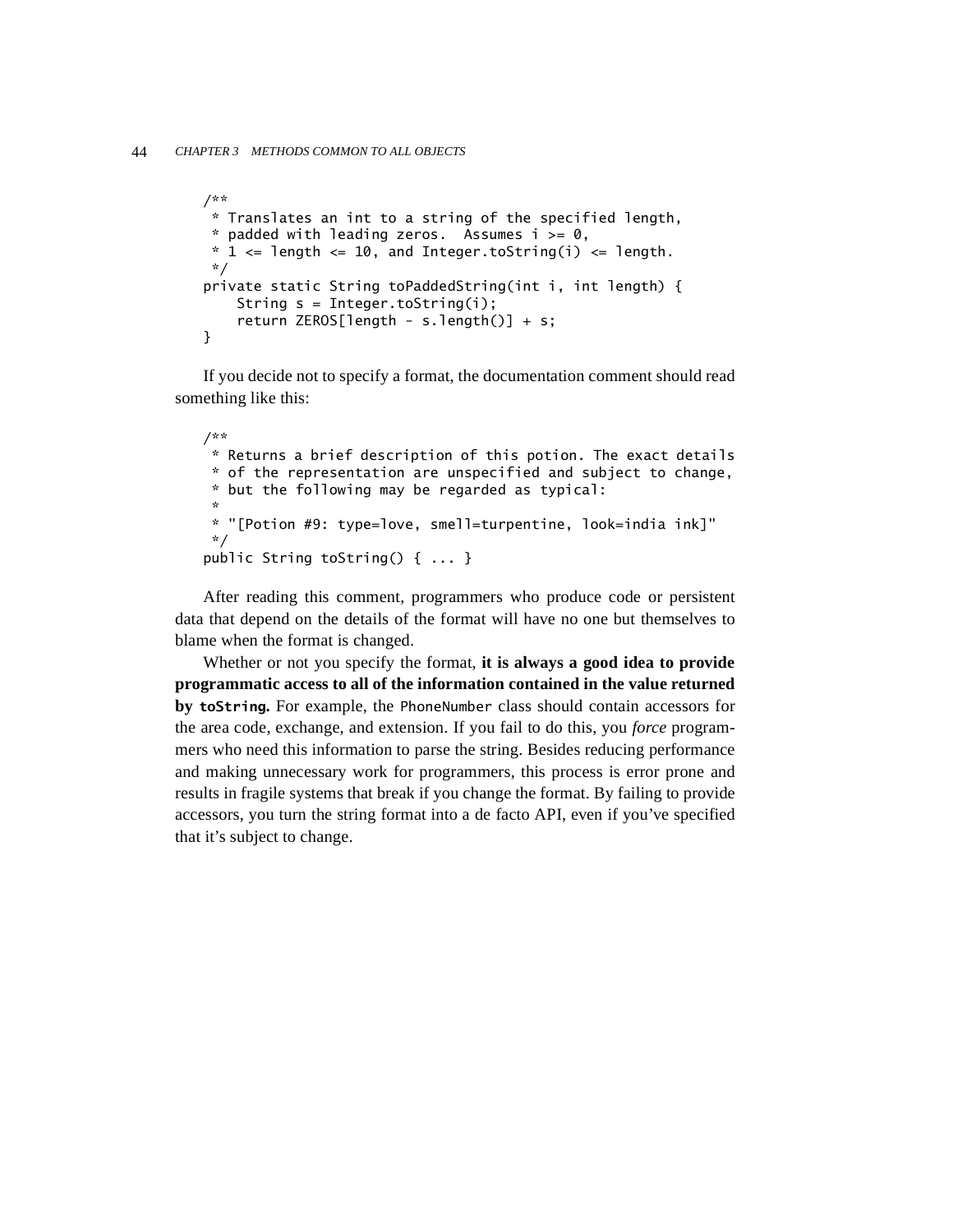#### **Item 10: Override clone judiciously**

The Cloneable interface was intended as a *mixin interface* (Item 16) for objects to advertise that they permit cloning. Unfortunately, it fails to serve this purpose. Its primary flaw is that it lacks a clone method, and Object's clone method is protected. You cannot, without resorting to *reflection* (Item 35), invoke the clone method on an object merely because it implements Cloneable. Even a reflective invocation may fail, as there is no guarantee that the object has an accessible clone method. Despite this flaw and others, the facility is in sufficiently wide use that it pays to understand it. This item tells you how to implement a well-behaved clone method, discusses when it is appropriate to do so, and briefly discusses alternatives.

So what *does* Cloneable do, given that it contains no methods? It determines the behavior of Object's protected clone implementation: If a class implements Cloneable, Object's clone method returns a field-by-field copy of the object; otherwise it throws CloneNotSupportedException. This is a highly atypical use of interfaces and not one to be emulated. Normally, implementing an interface says something about what a class can do for its clients. In the case of Cloneable, however, it modifies the behavior of a protected method on a superclass.

In order for implementing the Cloneable interface to have any effect on a class, it and all of its superclasses must obey a fairly complex, unenforceable, and largely undocumented protocol. The resulting mechanism is *extralinguistic*: It creates an object without calling a constructor.

The general contract for the clone method is weak. Here it is, copied from the specification for java.lang.Object:

Creates and returns a copy of this object. The precise meaning of "copy" may depend on the class of the object. The general intent is that, for any object x, the expression

```
x.clone() != x
```
will be true, and the expression

x.clone().getClass() == x.getClass()

will be true, but these are not absolute requirements. While it is typically the case that

```
x.clone().equals(x)
```
will be true, this is not an absolute requirement. Copying an object will typically entail creating a new instance of its class, but it may require copying of internal data structures as well. No constructors are called.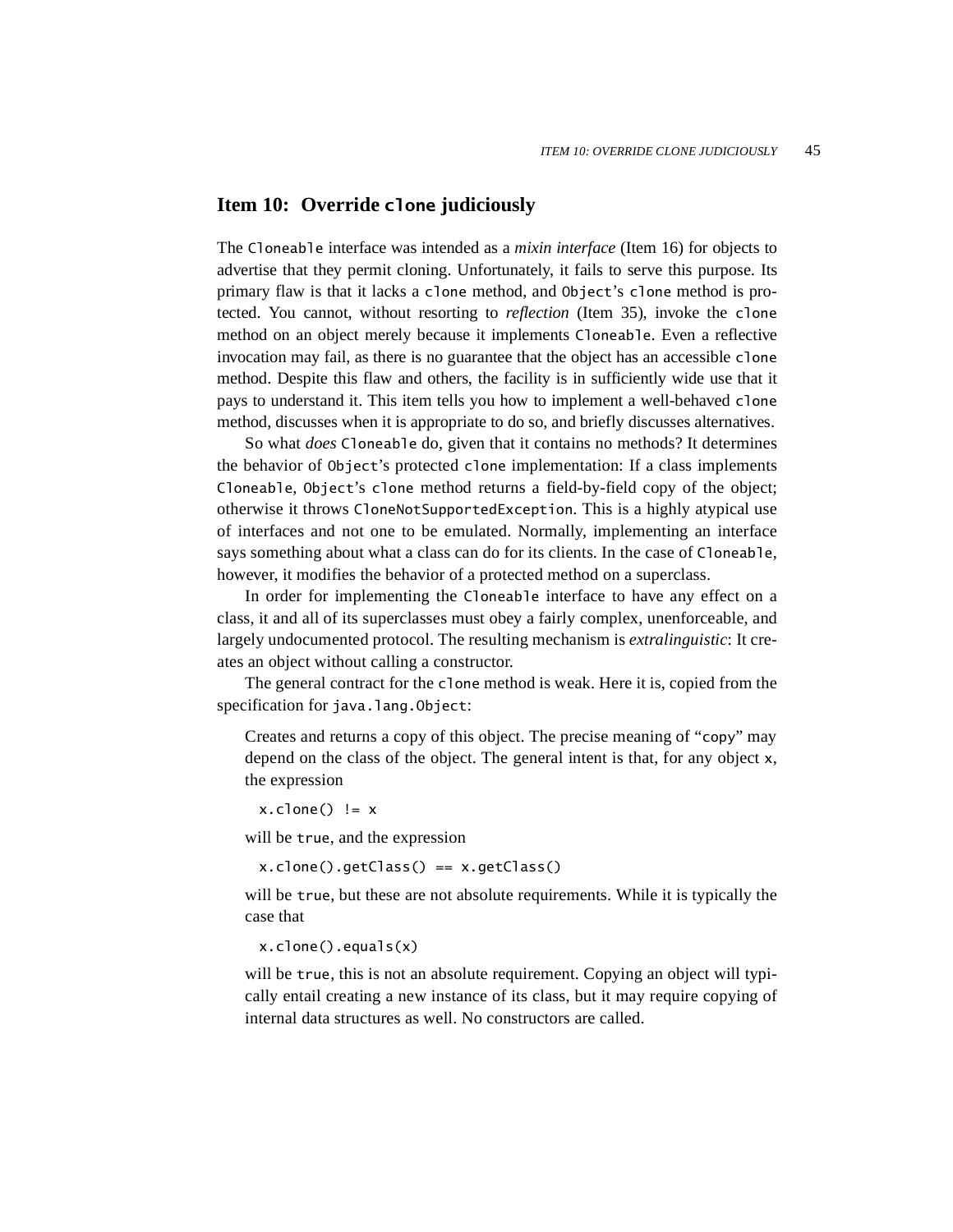There are a number of problems with this contract. The provision that "no constructors are called" is too strong. A well-behaved clone method can call constructors to create objects internal to the clone under construction. If the class is final, clone can even return an object created by a constructor.

The provision that  $x$ .clone().getClass() should generally be identical to x.getClass(), however, is too weak. In practice, programmers assume that if they extend a class and invoke super.clone from the subclass, the returned object will be an instance of the subclass. The *only* way a superclass can provide this functionality is to return an object obtained by calling super.clone. If a clone method returns an object created by a constructor, it will have the wrong class. Therefore, **if you override the clone method in a nonfinal class, you should return an object obtained by invoking super.clone.** If all of a class's superclasses obey this rule, then invoking super.clone will eventually invoke Object's clone method, creating an instance of the right class. This mechanism is vaguely similar to automatic constructor chaining, except that it isn't enforced.

The Cloneable interface does not, as of Release 1.3, spell out the responsibilities that a class takes on when it implements this interface. The specification says nothing beyond the manner in which implementing the interface affects the behavior of Object's clone implementation. **In practice, a class that implements Cloneable is expected to provide a properly functioning public clone method.** It is not, in general, possible to do so unless all of the class's superclasses provide a well-behaved clone implementation, whether public or protected.

Suppose you want to implement Cloneable in a class whose superclasses provide well-behaved clone methods. The object you get from super.clone() may or may not be close to what you'll eventually return, depending on the nature of the class. This object will be, from the standpoint of each superclass, a fully functional clone of the original object The fields declared in your class (if any) will have values identical to those of the object being cloned. If every field contains a primitive value or a reference to an immutable object, the returned object may be exactly what you need, in which case no further processing is necessary. This is the case, for example, for the PhoneNumber class in [Item 8.](#page-11-0) In this case, all you need do is provide public access to Object's protected clone method:

```
public Object clone() {
    try {
        return super.clone();
    } catch(CloneNotSupportedException e) {
        throw new Error("Assertion failure"); // Can't happen
    }
}
```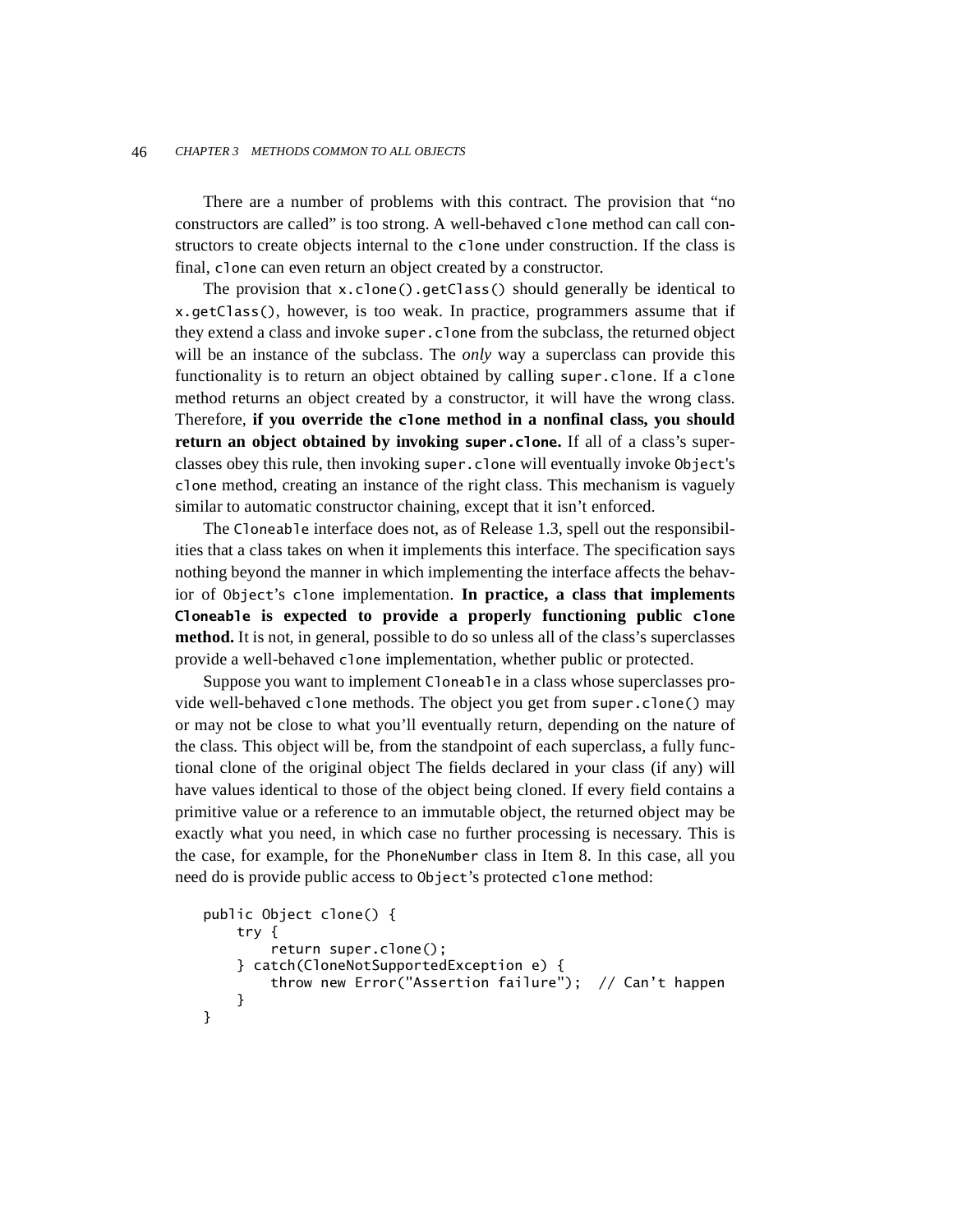If, however, your object contains fields that refer to mutable objects, using this clone implementation can be disastrous. For example, consider the Stack class in Item 5:

```
public class Stack {
    private Object[] elements;
    private int size = 0;
    public Stack(int initialCapacity) {
        this.elements = new Object[initialCapacity];
    }
    public void push(Object e) {
        ensureCapacity();
        elements[size++] = e;
    }
    public Object pop() {
        if (size == 0)
            throw new EmptyStackException();
        Object result = elements[- - \text{size}];elements[size] = null; // Eliminate obsolete reference
        return result;
    }
    // Ensure space for at least one more element.
    private void ensureCapacity() {
        if (elements.length == size) {
            Object oldElements[] = elements;
            elements = new Object<sup>[2 *</sup> elements.length + 1];
            System.arraycopy(oldElements, 0, elements, 0, size);
        }
    }
}
```
Suppose you want to make this class cloneable. If its clone method merely returns super.clone(), the resulting Stack instance will have the correct value in its size field, but its elements field will refer to the same array as the original Stack instance. Modifying the original will destroy the invariants in the clone and vice versa. You will quickly find that your program produces nonsensical results or throws ArrayIndexOutOfBoundsException.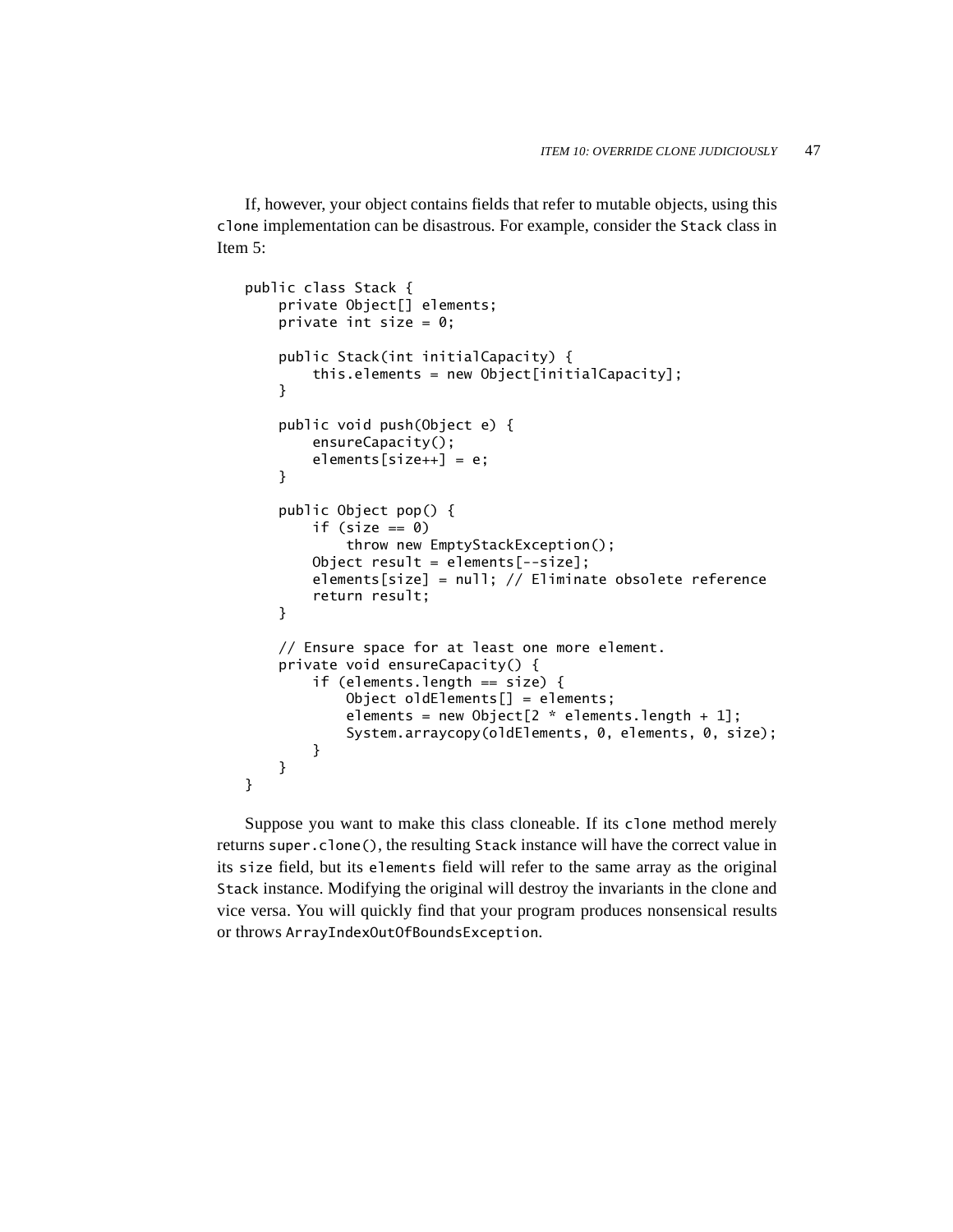This situation could never occur as a result of calling the sole constructor in the Stack class. **In effect, the clone method functions as another constructor; you must ensure that it does no harm to the original object and that it properly establishes invariants on the clone**. In order for the clone method on Stack to work properly, it must copy the internals of the stack. The easiest way to do this is by calling clone recursively on the elements array:

```
public Object clone() throws CloneNotSupportedException {
    Stack result = (Stack) super.close();
    result.elements = (Object[]) elements.clone();
    return result;
}
```
Note that this solution would not work if the buckets field were final because the clone method would be prohibited from assigning a new value to the field. This is a fundamental problem: **the clone architecture is incompatible with normal use of final fields referring to mutable objects**, except in cases where the mutable objects may be safely shared between an object and its clone. In order to make a class cloneable, it may be necessary to remove final modifiers from some fields.

It is not always sufficient to call clone recursively. For example, suppose you are writing a clone method for a hash table whose internals consist of an array of buckets, each of which references the first entry in a linked list of key-value pairs or is null if the bucket is empty. For performance, the class implements its own lightweight singly linked list instead of using java.util.LinkedList internally:

```
public class HashTable implements Cloneable {
    private Entry[] buckets = ...;
    private static class Entry {
        Object key;
        Object value;
        Entry next;
        Entry(Object key, Object value, Entry next) {
            this.key = key;
            this.value = value;
            this.next = next;
        }
    }
   ... // Remainder omitted
}
```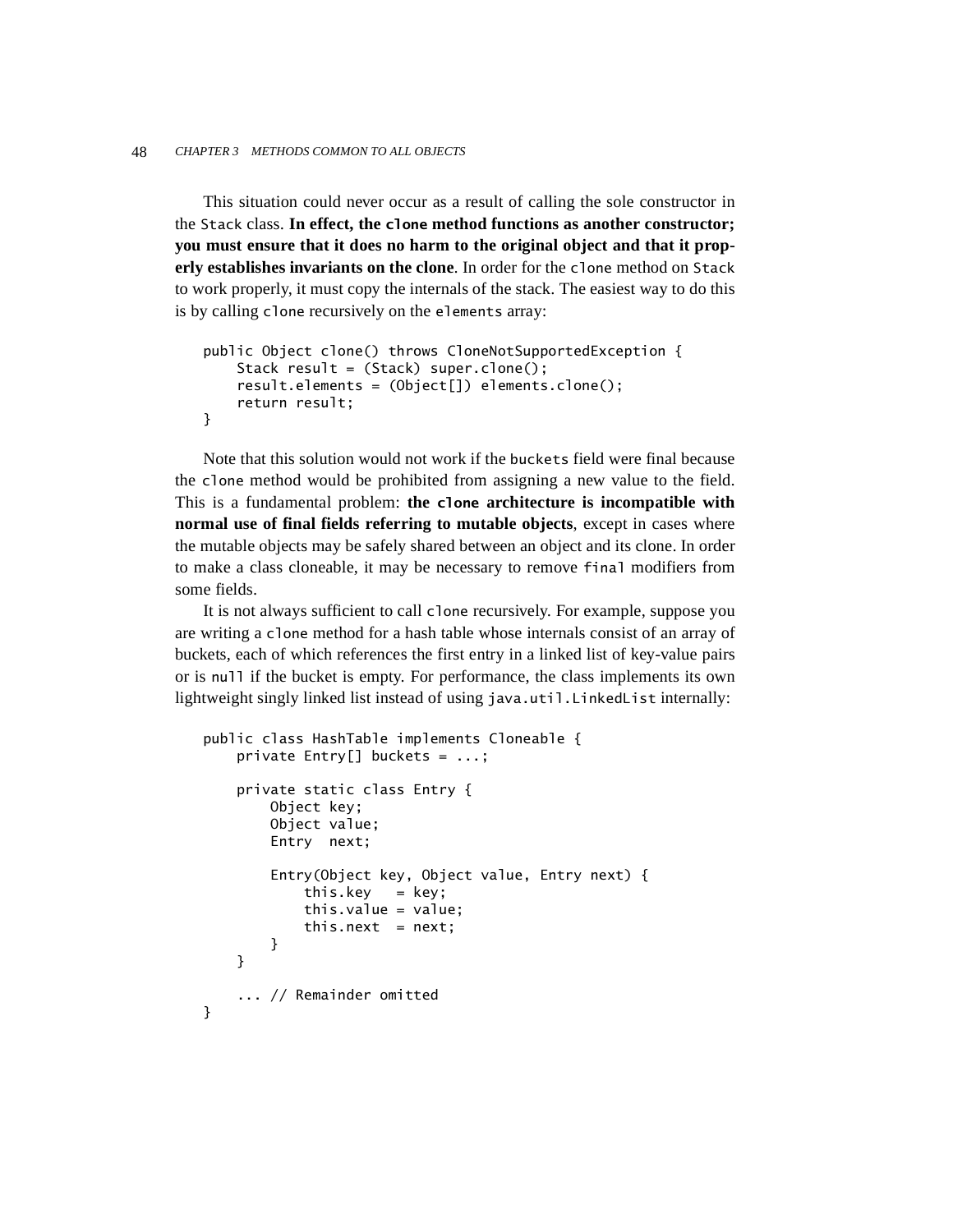Suppose you merely clone the bucket array recursively, as we did for Stack:

```
// Broken - results in shared internal state!
public Object clone() throws CloneNotSupportedException {
    HashTable result = (HashTable) super.clone();
    result.buckets = (Entry[]) buckets.clone():return result;
}
```
Though the clone has its own bucket array, this array references the same linked lists as the original, which can easily cause nondeterministic behavior in both the clone and the original. To fix this problem, you'll have to copy the linked list that comprises each bucket individually. Here is one common approach:

```
public class HashTable implements Cloneable {
    private Entry[] buckets = ...;private static class Entry {
        Object key;
        Object value;
        Entry next;
        Entry(Object key, Object value, Entry next) {
            this.key = key;
            this.value = value;
            this.next = next;
        }
        // Recursively copy the linked list headed by this Entry
        Entry deepCopy() {
            return new Entry(key, value,
                next == null ? null : next.deepCopy());
        }
    } 
    public Object clone() throws CloneNotSupportedException {
        HashTable result = (HashTable) super.clone();
        result.buckets = new Entry[buckets.length];
        for (int i = 0; i < buckets.length; i++)if (buckets[i] != null)
                result.buckets[i] = (Entry)buckets[i].deepCopy();
        return result;
    }
     ... // Remainder omitted
}
```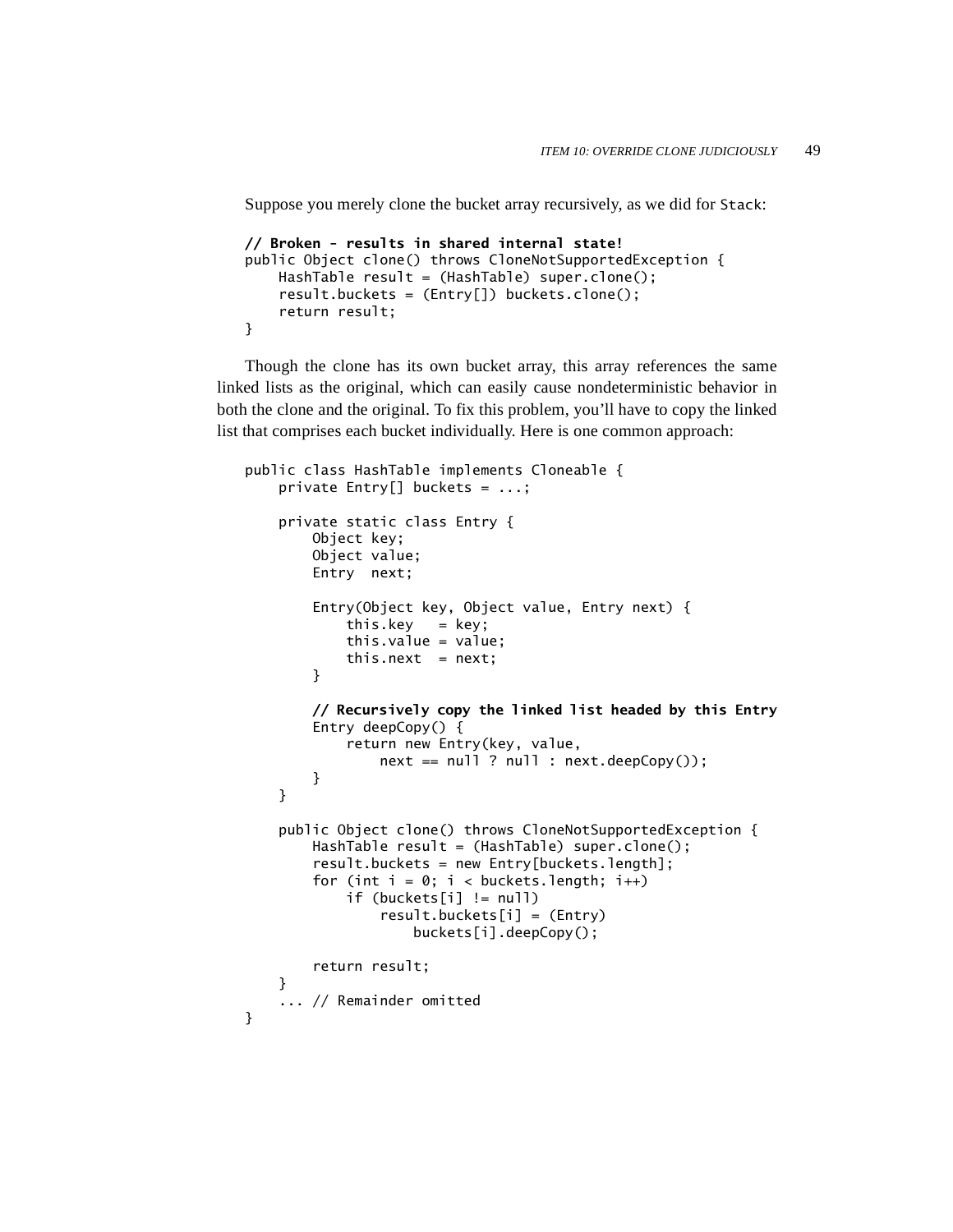The private class HashTable.Entry has been augmented to support a "deep copy" method. The clone method on HashTable allocates a new buckets array of the proper size and iterates over the original buckets array, deep-copying each nonempty bucket. The deep-copy method on Entry invokes itself recursively to copy the entire linked list headed by the entry. While this technique is cute and works fine if the buckets aren't too long, it is not a good way to clone a linked list because it consumes one stack frame for each element in the list. If the list is long, this could easily cause a stack overflow. To prevent this from happening, you can replace the recursion in deepCopy with iteration:

```
// Iteratively copy the linked list headed by this Entry
Entry deepCopy() {
    Entry result = new Entry(key, value, next);
    for (Entry p = result; p.next != null; p = p.next)
       p.next = new Entry(p.next.key, p.next.value, p.next.next);
     return result;
}
```
A final approach to cloning complex objects is to call super.clone, set all of the fields in the resulting object to their virgin state, and then call higher-level methods to regenerate the state of the object. In the case of our Hashtable example, the buckets field would be initialized to a new bucket array, and the put(key, value) method (not shown) would be invoked for each key-value mapping in the hash table being cloned. This approach typically yields a simple, reasonably elegant clone method that doesn't run quite as fast as one that directly manipulates the innards of the object and its clone.

Like a constructor, a clone method should not invoke any nonfinal methods on the clone under construction (Item 15). If clone invokes an overridden method, this method will execute before the subclass in which it is defined has had a chance to fix its state in the clone, quite possibly leading to corruption in the clone and the original. Therefore the put(key, value) method discussed in the previous paragraph should be either final or private. (If it is private, it is presumably the "helper method" for a nonfinal public method.)

Object's clone method is declared to throw CloneNotSupportedException, but overriding clone methods may omit this declaration. The clone methods of final classes should omit the declaration because methods that don't throw checked exceptions are more pleasant to use than those that do (Item 41). If an extendable class, especially one designed for inheritance (Item 15), overrides the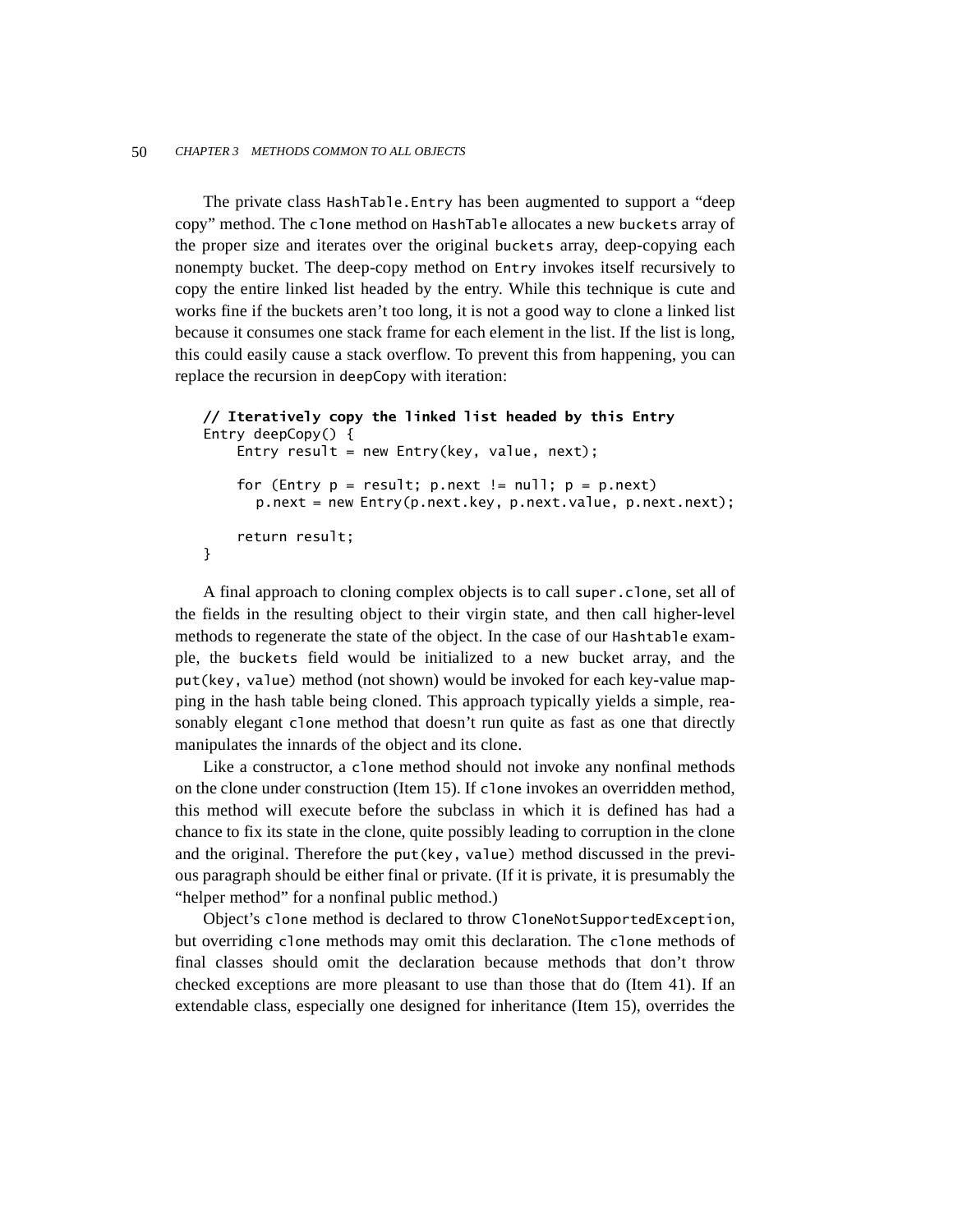clone method, the overriding clone method should include the declaration to throw CloneNotSupportedException. Doing this allows subclasses to opt out of clonability gracefully, by providing the following clone method:

```
// Clone method to guarantee that instances cannot be cloned
public final Object clone() throws CloneNotSupportedException {
    throw new CloneNotSupportedException();
}
```
It is not essential that the foregoing advice be followed, as the clone method of a subclass that doesn't want to be cloned can always throw an unchecked exception, such as UnsupportedOperationException, if the clone method it overrides is not declared to throw CloneNotSupportedException. Common practice, however, dictates that CloneNotSupportedException is the correct exception to throw under these circumstances.

To recap, all classes that implement Cloneable should override clone with a public method. This public method should first call super.clone and then fix any fields that need fixing. Typically, this means copying any mutable objects that comprise the internal "deep structure" of the object being cloned and replacing the references to these objects with references to the copies. While these internal copies can generally be made by calling clone recursively, this is not always the best approach. If the class contains only primitive fields or references to immutable objects, then it is probably the case that no fields need to be fixed. There are exceptions to this rule. For example, a field representing a serial number or other unique ID or a field representing the object's creation time will need to be fixed, even if it is primitive or immutable.

Is all this complexity really necessary? Rarely. If you extend a class that implements Cloneable, you have little choice but to implement a well-behaved clone method. Otherwise, **you are probably better off providing some alternative means of object copying or simply not providing the capability**. For example, it doesn't make much sense for immutable classes to support object copying, because copies would be virtually indistinguishable from the original.

**A fine approach to object copying is to provide a** *copy constructor***.** A copy constructor is simply a constructor that takes a single argument whose type is the class containing the constructor, for example,

```
public Yum(Yum yum);
```
A minor variant is to provide a static factory in place of a constructor:

```
public static Yum newInstance(Yum yum);
```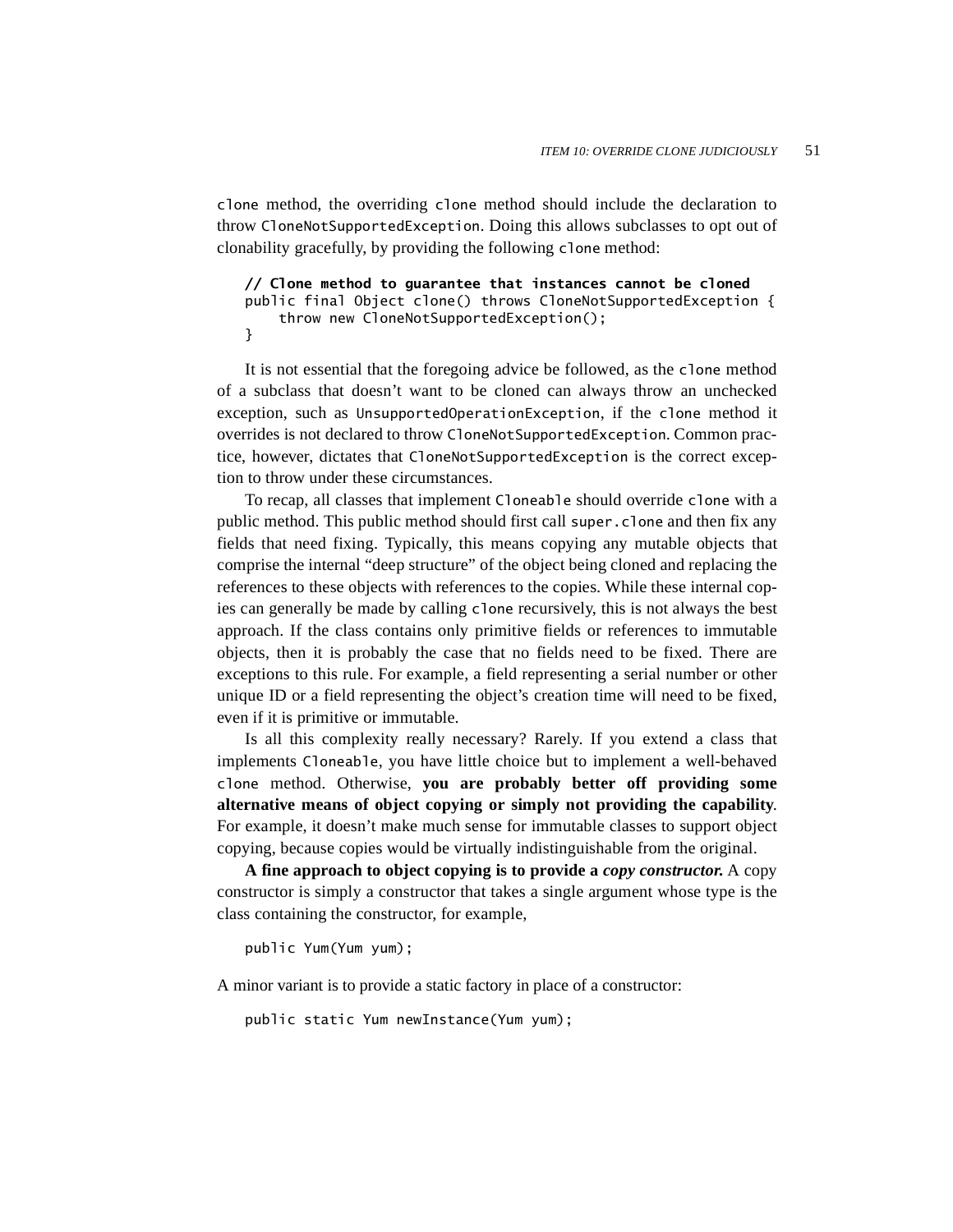The copy constructor approach and its static factory variant have many advantages over Cloneable/clone: They do not rely on a risk-prone extralinguistic object creation mechanism; they do not demand unenforceable adherence to ill-documented conventions; they do not conflict with the proper use of final fields; they do not require the client to catch an unnecessary checked exception; and they provide a statically typed object to the client. While it is impossible to put a copy constructor or static factory in an interface, Cloneable fails to function as an interface because it lacks a public clone method. Therefore you aren't giving up interface functionality by using a copy constructor instead of a clone method.

Furthermore, a copy constructor (or static factory) can take an argument whose type is an appropriate interface implemented by the class. For example, all general-purpose collection implementations, by convention, provide a copy constructor whose argument is of type Collection or Map. Interface-based copy constructors allow the client to choose the implementation of the copy, rather than forcing the client to accept the implementation of the original. For example, suppose you have a LinkedList l, and you want to copy it as an ArrayList. The clone method does not offer this functionality, but it's easy with a copy constructor: new ArrayList(l).

Given all of the problems associated with Cloneable, it is safe to say that other interfaces should not extend it and that classes designed for inheritance (Item 15) should not implement it. Because of its many shortcomings, some expert programmers simply choose never to override the clone method and never to invoke it except, perhaps, to copy arrays cheaply. Be aware that if you do not at least provide a well-behaved *protected* clone method on a class designed for inheritance, it will be impossible for subclasses to implement Cloneable.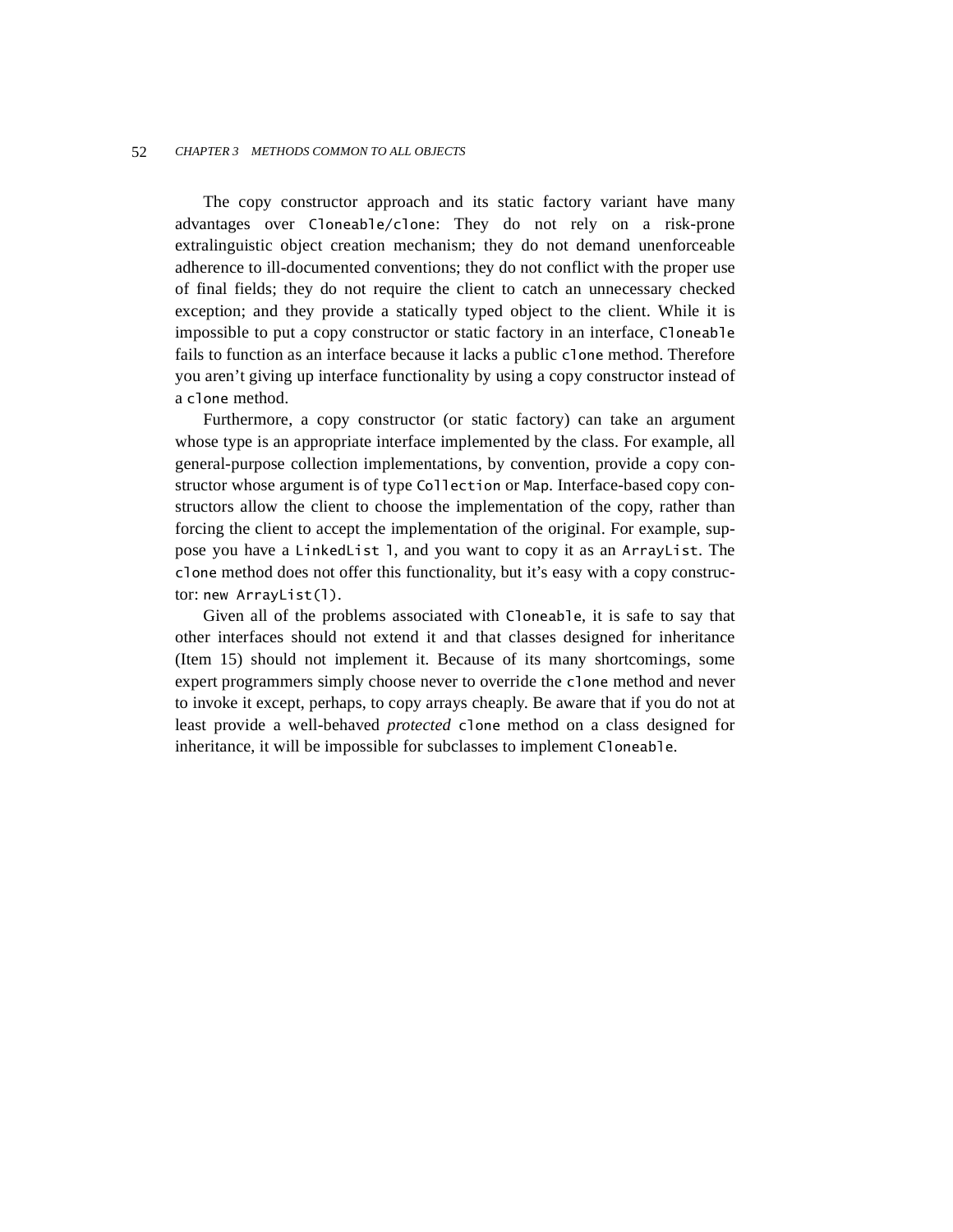#### **Item 11: Consider implementing Comparable**

Unlike the other methods discussed in this chapter, the compareTo method is not declared in Object. Rather, it is the sole method in the java.lang.Comparable interface. It is similar in character to Object's equals method, except that it permits order comparisons in addition to simple equality comparisons. By implementing Comparable, a class indicates that its instances have a *natural ordering.* Sorting an array of objects that implement Comparable is as simple as this:

```
Arrays.sort(a);
```
It is similarly easy to search, compute extreme values, and maintain automatically sorted collections of Comparable objects. For example, the following program, which relies on the fact that String implements Comparable, prints an alphabetized list of its command-line arguments with duplicates eliminated:

```
public class WordList {
    public static void main(String[] args) {
        Set s = new TreeSet():
        s.addAll(Arrays.asList(args));
        System.out.println(s);
    }
}
```
By implementing Comparable, you allow your class to interoperate with all of the many generic algorithms and collection implementations that depend on this interface. You gain a tremendous amount of power for a small amount of effort. Virtually all of the value classes in the Java platform libraries implement Comparable. If you are writing a value class with an obvious natural ordering, such as alphabetical order, numerical order, or chronological order, you should strongly consider implementing this interface. This item tells you how to go about it.

The general contract for the compareTo method is similar in character to that of the equals method. Here it is, copied from the specification for Comparable:

Compares this object with the specified object for order. Returns a negative integer, zero, or a positive integer as this object is less than, equal to, or greater than the specified object. Throws ClassCastException if the specified object's type prevents it from being compared to this object.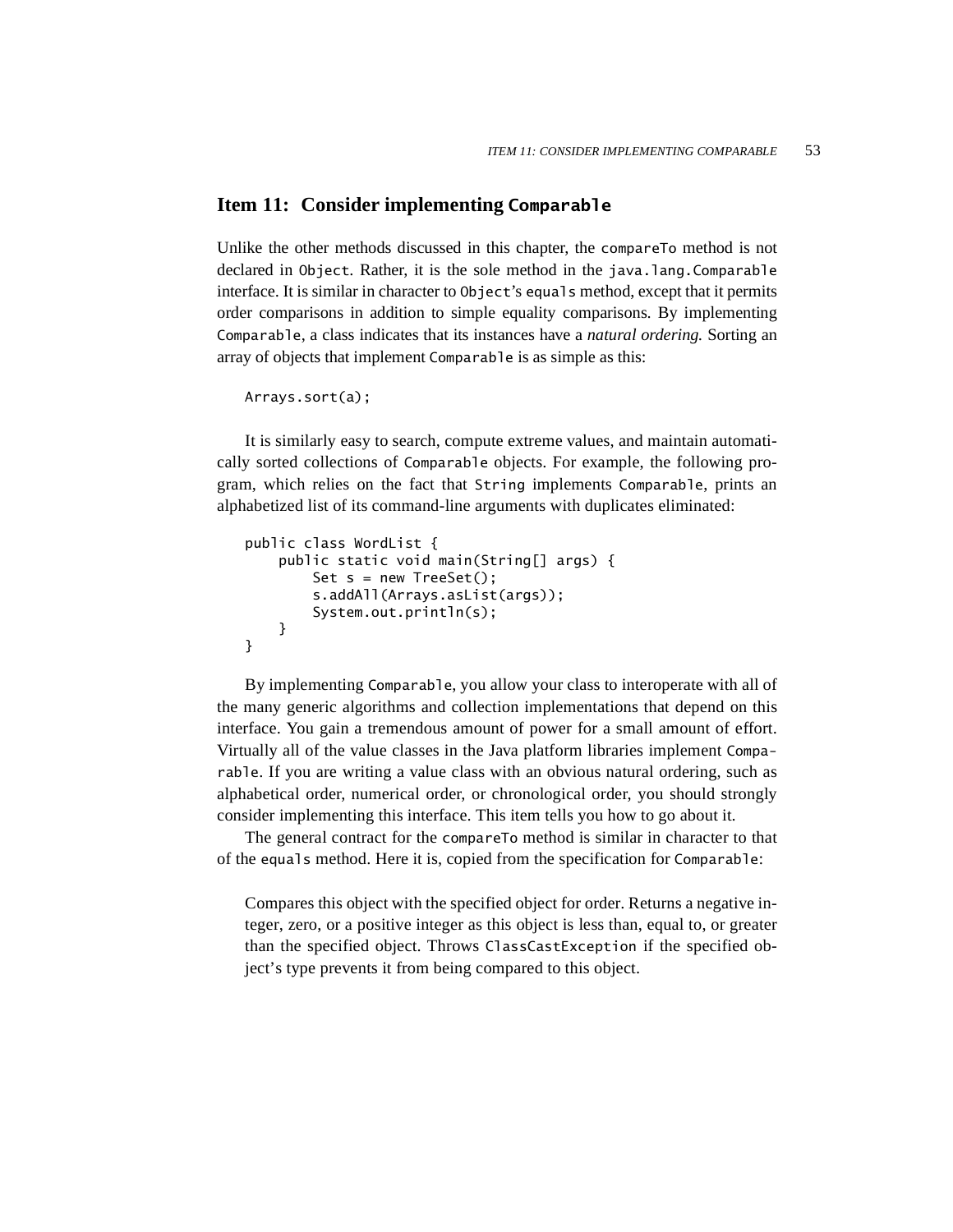In the following description, the notation sgn(*expression*) designates the mathematical *signum* function, which is defined to return -1, 0, or 1, according to whether the value of *expression* is negative, zero, or positive.

The implementor must ensure  $sgn(x \text{ .compareTo}(y)) == -sgn(y \text{ .compare} To(x)$  for all x and y. (This implies that x.compareTo(y) must throw an exception if and only if  $y$ . compareTo $(x)$  throws an exception.)

- n The implementor must also ensure that the relation is transitive:  $(x \cdot \text{com-}$ pareTo(y)>0 && y.compareTo(z)>0) implies x.compareTo(z)>0.
- Finally, the implementor must ensure that  $x$ . compareTo(y) == 0 implies that sgn(x.compareTo(z)) ==  $sgn(y.\text{compareTo}(z))$ , for all z.
- It is strongly recommended, but not strictly required, that (x.compare- $To(y) == 0) == (x.equals(y))$ . Generally speaking, any class that implements the Comparable interface and violates this condition should clearly indicate this fact. The recommended language is "Note: This class has a natural ordering that is inconsistent with equals."

Do not be put off by the mathematical nature of this contract. Like the equals contract [\(Item 7](#page-0-0)), the compareTo contract isn't as complicated as it looks. Within a class, any reasonable ordering relation will satisfy the compareTo contract. Across classes, compareTo, unlike equals, doesn't have to work: It is permitted to throw ClassCastException if the two object references being compared refer to objects of different classes. Usually, that is exactly what compareTo should do under these circumstances. While the contract does not preclude interclass comparisons, there are, as of release 1.4, no classes in the Java platform libraries that support them.

Just as a class that violates the hashCode contract can break other classes that depend on hashing, a class that violates the compareTo contract can break other classes that depend on comparison. Classes that depend on comparison include the sorted collections, TreeSet and TreeMap, and the utility classes Collections and Arrays, which contain searching and sorting algorithms.

Let's go over the provisions of the compareTo contract. The first provision says that if you reverse the direction of a comparison between two object references, the expected thing happens: If the first object is less than the second, then the second must be greater than the first; if the first object is equal to the second, then the second must be equal to the first; and if the first object is greater than the second, then the second must be less than the first. The second provision says that if one object is greater than a second and the second is greater than a third, then the first must be greater than the third. The final provision says that all objects that compare as equal must yield the same results when compared to any other object.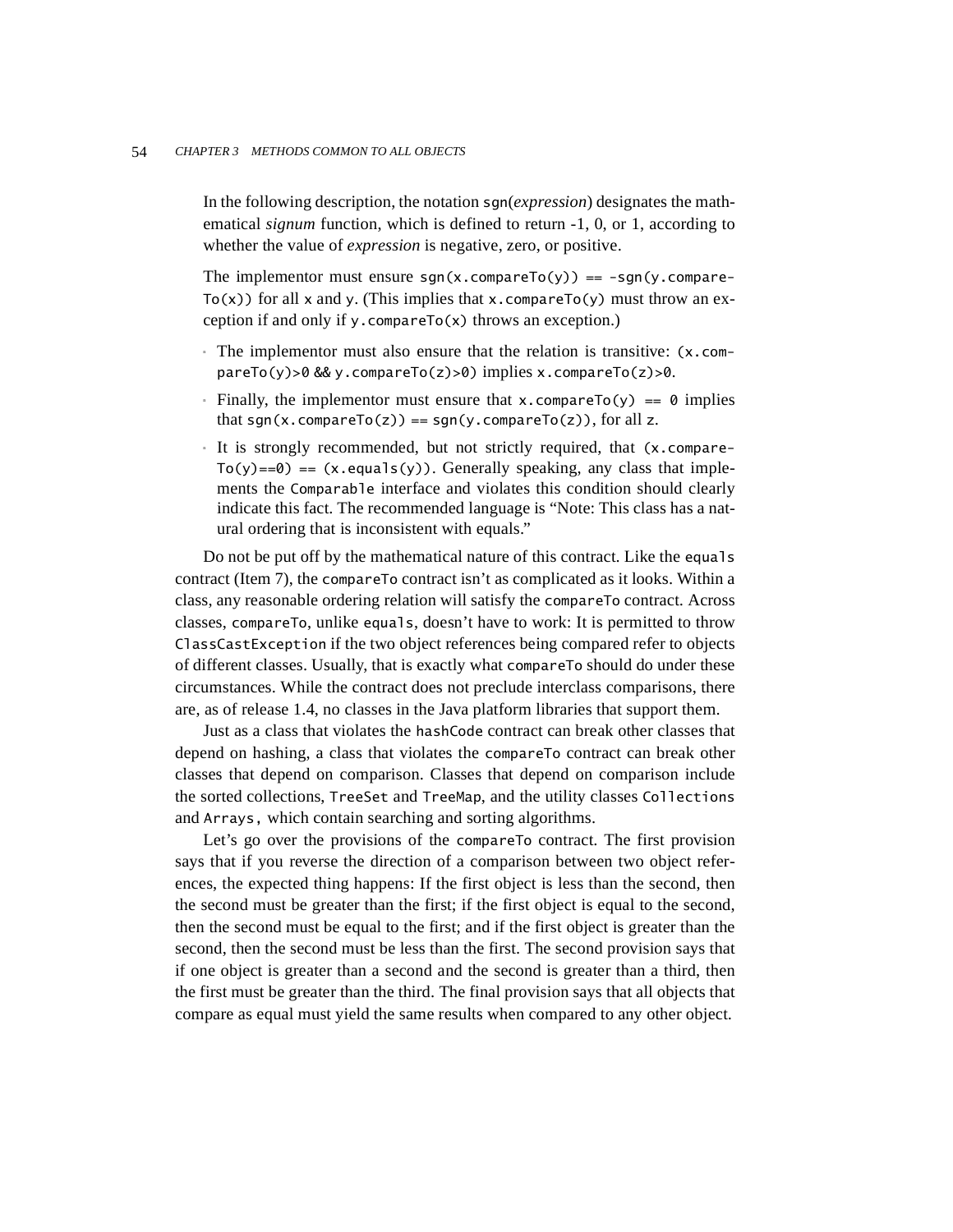One consequence of these three provisions is that the equality test imposed by a compareTo method must obey the same restrictions imposed by the equals contract: reflexivity, symmetry, transitivity, and non-nullity. Therefore the same caveat applies: There is simply no way to extend an instantiable class with a new aspect while preserving the compareTo contract [\(Item 7\)](#page-0-0). The same workaround applies too. If you want to add a significant aspect to a class that implements Comparable, don't extend it; write an unrelated class that contains a field of the first class. Then provide a "view" method that returns this field. This frees you to implement whatever compareTo method you like on the second class, while allowing its client to view an instance of the second class as an instance of the first class when needed.

The final paragraph of the compareTo contract, which is a strong suggestion rather than a true provision, simply states that the equality test imposed by the compareTo method should generally return the same results as the equals method. If this provision is obeyed, the ordering imposed by the compareTo method is said to be *consistent with equals*. If it's violated, the ordering is said to be *inconsistent with equals*. A class whose compareTo method imposes an order that is inconsistent with equals will still work, but sorted collections containing elements of the class may not obey the general contract of the appropriate collection interfaces (Collection, Set, or Map). This is because the general contracts for these interfaces are defined in terms of the equals method, but sorted collections use the equality test imposed by compareTo in place of equals. It is not a catastrophe if this happens, but it's something to be aware of.

For example, consider the Float class, whose compareTo method is inconsistent with equals. If you create a HashSet and add new Float(-0.0f) and new  $F$ loat( $0.0f$ ), the set will contain two elements because the two Float instances added to the set are unequal when compared using the equals method. If, however, you perform the same procedure using a TreeSet instead of a HashSet, the set will contain only one element because the two Float instances are equal when compared using the compareTo method. (See the Float documentation for details.)

Writing a compareTo method is similar to writing an equals method, but there are a few key differences. You don't need to type check the argument prior to casting. If the argument is not of the appropriate type, the compareTo method *should* throw a ClassCastException. If the argument is null, the compareTo method *should* throw a NullPointerException. This is precisely the behavior that you get if you just cast the argument to the correct type and then attempt to access its members.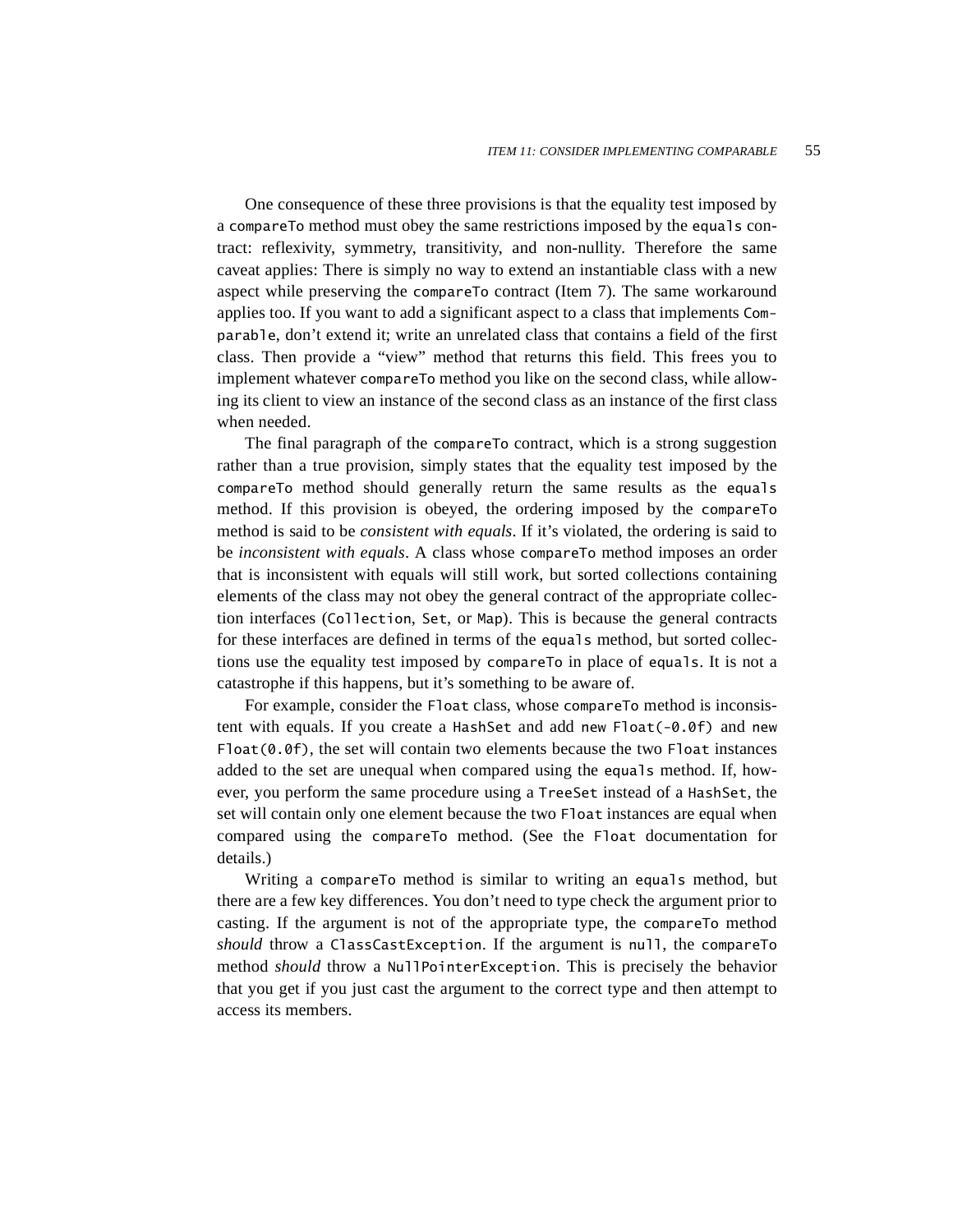The field comparisons themselves are order comparisons rather than equality comparisons. Compare object reference fields by invoking the compareTo method recursively. If a field does not implement Comparable or you need to use a nonstandard ordering, you can use an explicit Comparator instead. Either write your own or use a preexisting one as in this compareTo method for the CaseInsensitiveString class in [Item 7:](#page-0-0)

```
public int compareTo(Object o) {
    CaseInsensitiveString cis = (CaseInsensitiveString)o;
    return String.CASE_INSENSITIVE_ORDER.compare(s, cis.s);
}
```
Compare primitive fields using the relational operators < and >, and arrays by applying these guidelines to each element. If a class has multiple significant fields, the order in which you compare them is critical. You must start with the most significant field and work your way down. If a comparison results in anything other than zero (which represents equality), you're done; just return the result. If the most significant fields are equal, go on to compare the next-most-significant fields, and so on. If all fields are equal, the objects are equal; return zero. The technique is demonstrated by this compareTo method for the PhoneNumber class in [Item 8](#page-11-0):

```
public int compareTo(Object o) {
    PhoneNumber pn = (PhoneNumber)o;// Compare area codes
    if (areaCode < pn.areaCode)
        return -1;
    if (areaCode > pn.areaCode)
        return 1;
    // Area codes are equal, compare exchanges
    if (exchange < pn.exchange)
        return -1;
    if (exchange > pn.exchange)
        return 1;
    // Area codes and exchanges are equal, compare extensions
    if (extension < pn.extension)
        return -1;
    if (extension > pn.extension)
        return 1;
    return 0; // All fields are equal
}
```